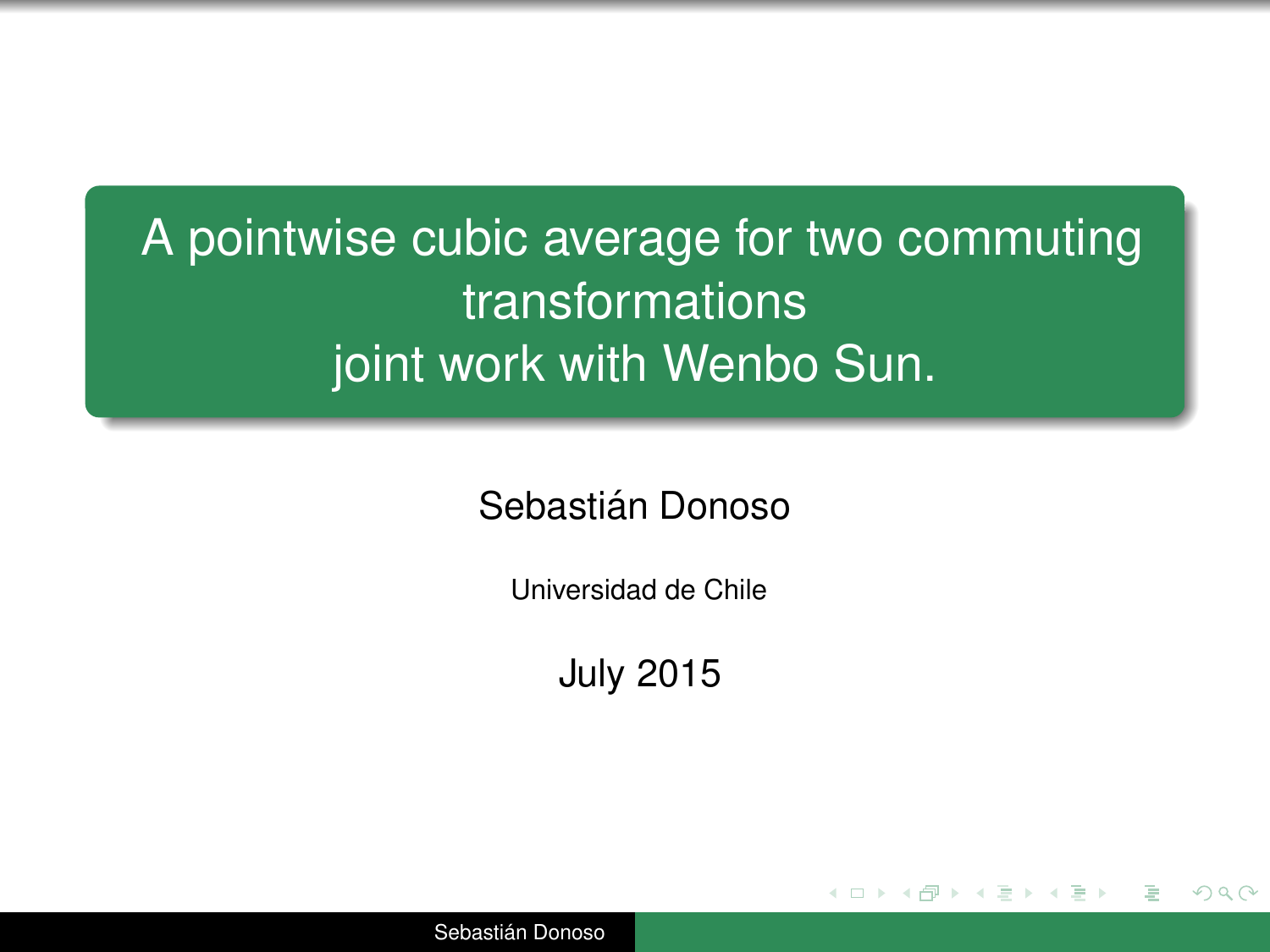# 1. Context

K ロ ▶ K 個 ▶ K ミ ▶ K ミ ▶ │ ミ │ の Q Q Q

Sebastián Donoso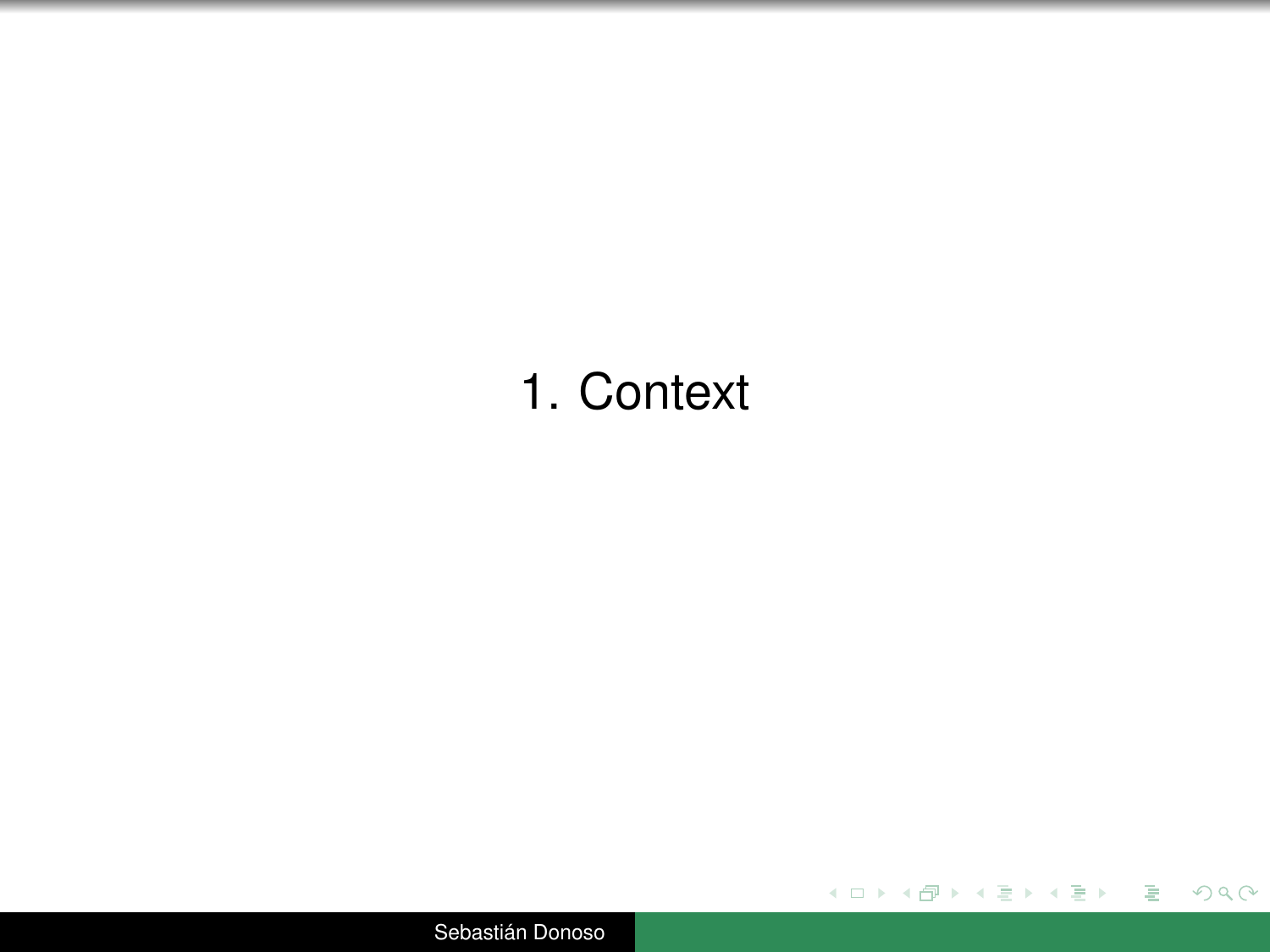A fundamental question in ergodic theory is the convergence (in some sense) of the average

$$
\frac{1}{N}\sum_{n=0}^{N-1}f_1(T^n x)f_2(T^{2n} x)\cdots f_d(T^{dn} x).
$$

Here  $(X, \mathcal{X}, \mu)$  is a probability space and  $T: X \to X$  is measurable, measure-preserving  $(\mu(T^{-1}A) = \mu(A), A \in \mathcal{X}).$ 

Motivated by Furstenberg's proof (1977) of Szemerédi Theorem (which uses "characteristic" factors) .

 $\Omega$ 

Linked to additive combinatorics and number theory.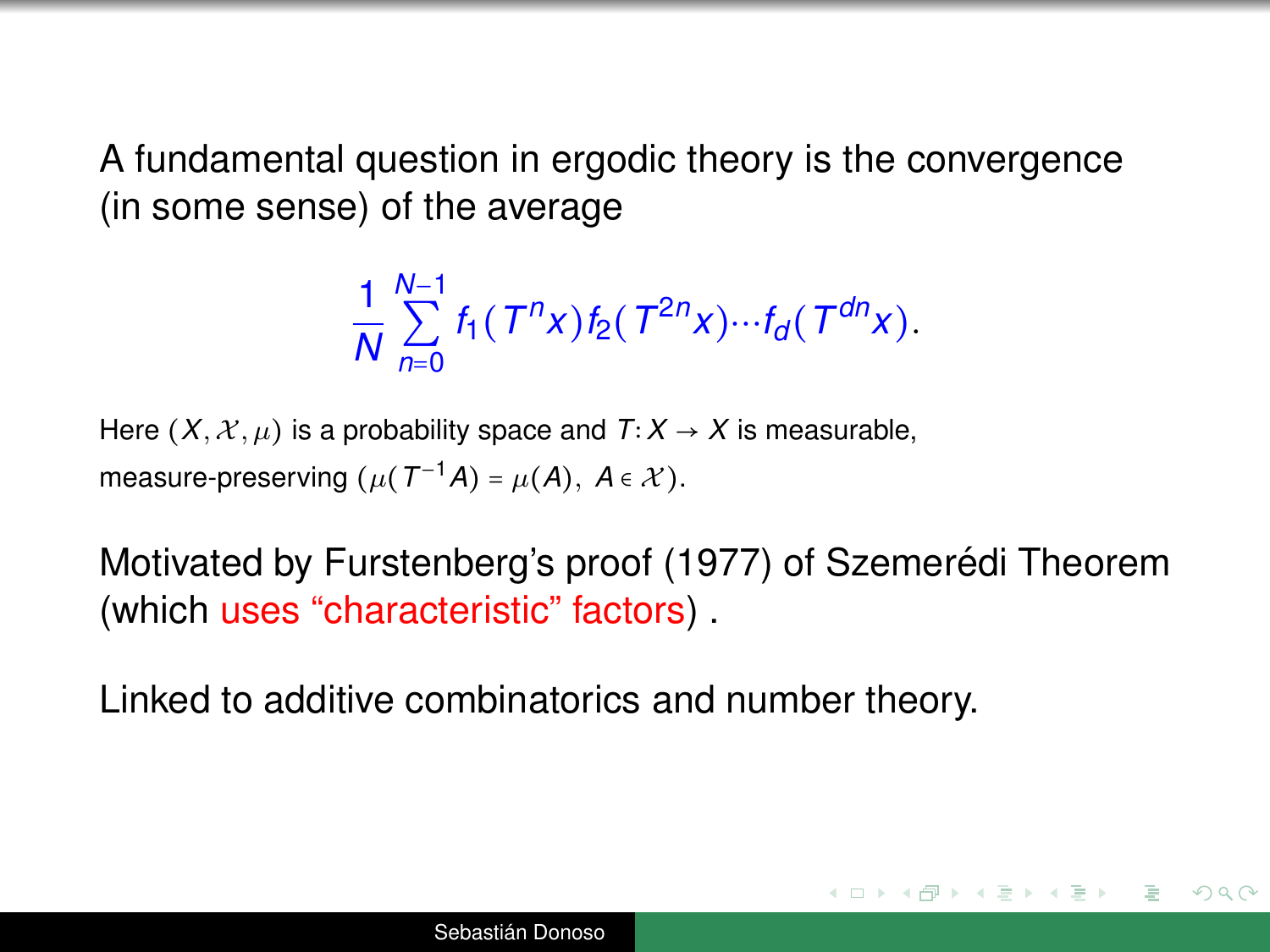*L* 2 *convergence*:

Furstenberg (1977): *d* = 2.

Conze and Lesigne (1988), Host and Kra (2001): *d* = 3.

Host and Kra (2005): *d* ∈ N.

 $QQ$ 

∢ 何 ▶ ( ( ヨ ) ( ( ヨ ) }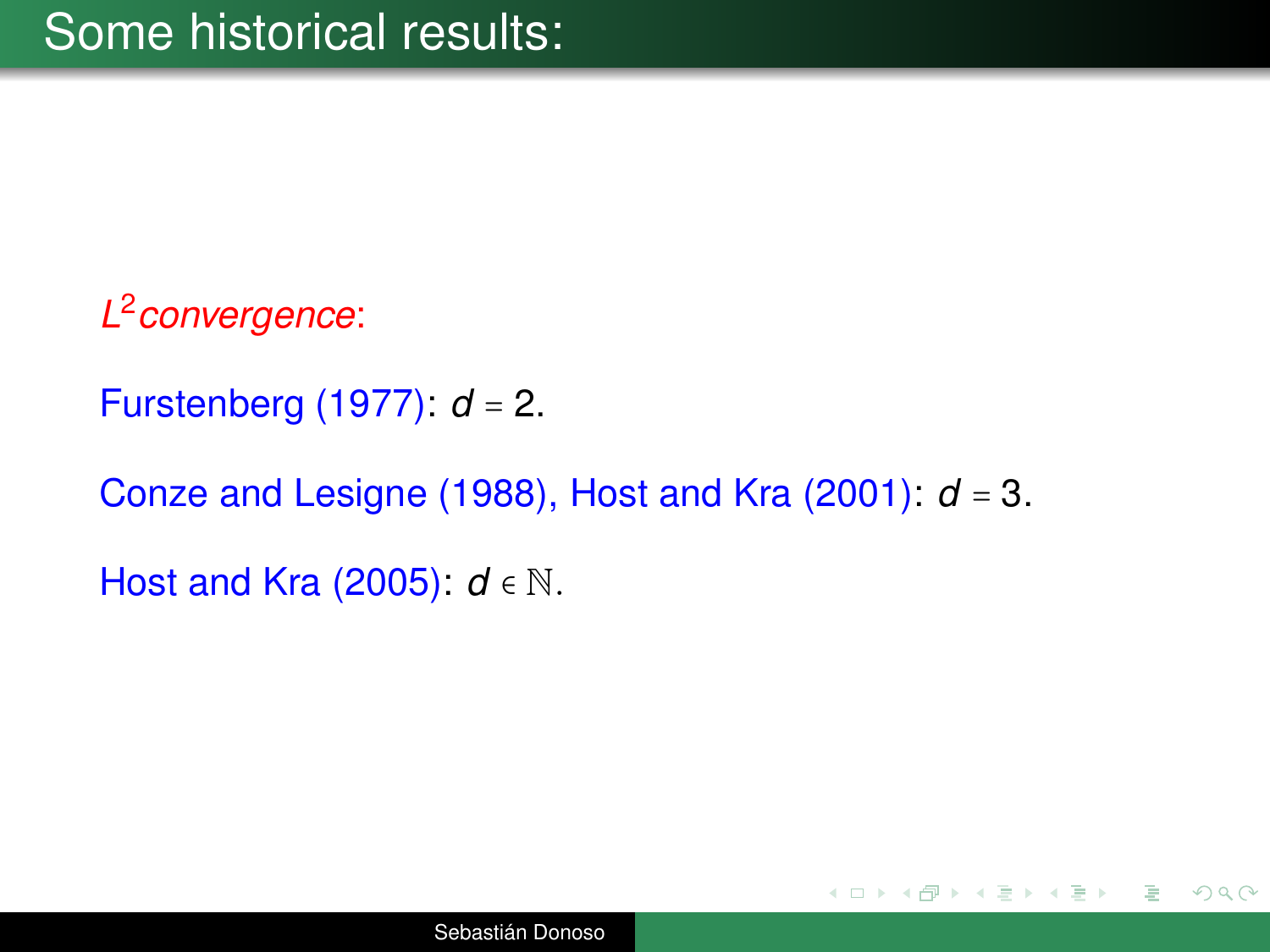$(X, X, \mu)$  probability space,  $T_1$ ...,  $T_d$  ∶ $X$  →  $X$  measure preserving transformations.

$$
\frac{1}{N}\sum_{n=0}^{N-1}f_1(T^n x)f_2(T^{2n}x)\cdots f_d(T^{dn}x).
$$

ミー

 $2Q$ 

イロメイ部 メイ君メイ君メー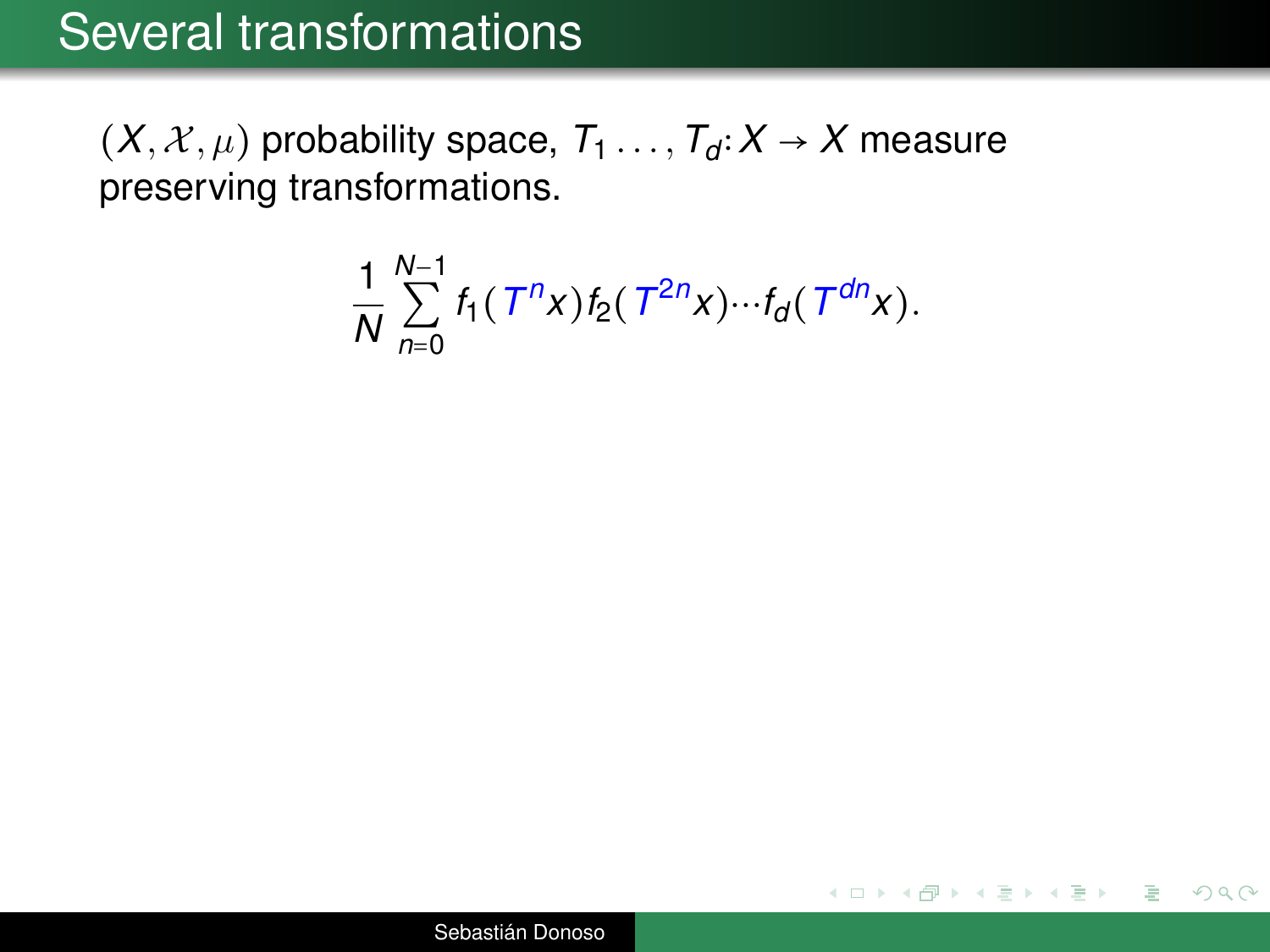$(X, X, \mu)$  probability space,  $T_1$ ...,  $T_d$  ∶ $X$  →  $X$  measure preserving transformations.

$$
\frac{1}{N}\sum_{n=0}^{N-1}f_1(T_1^n x)f_2(T_2^n x)\cdots f_d(T_d^n x).
$$

 $2Q$ 

э

K ロ ▶ K 御 ▶ K ヨ ▶ K ヨ ▶

It is a very different problem!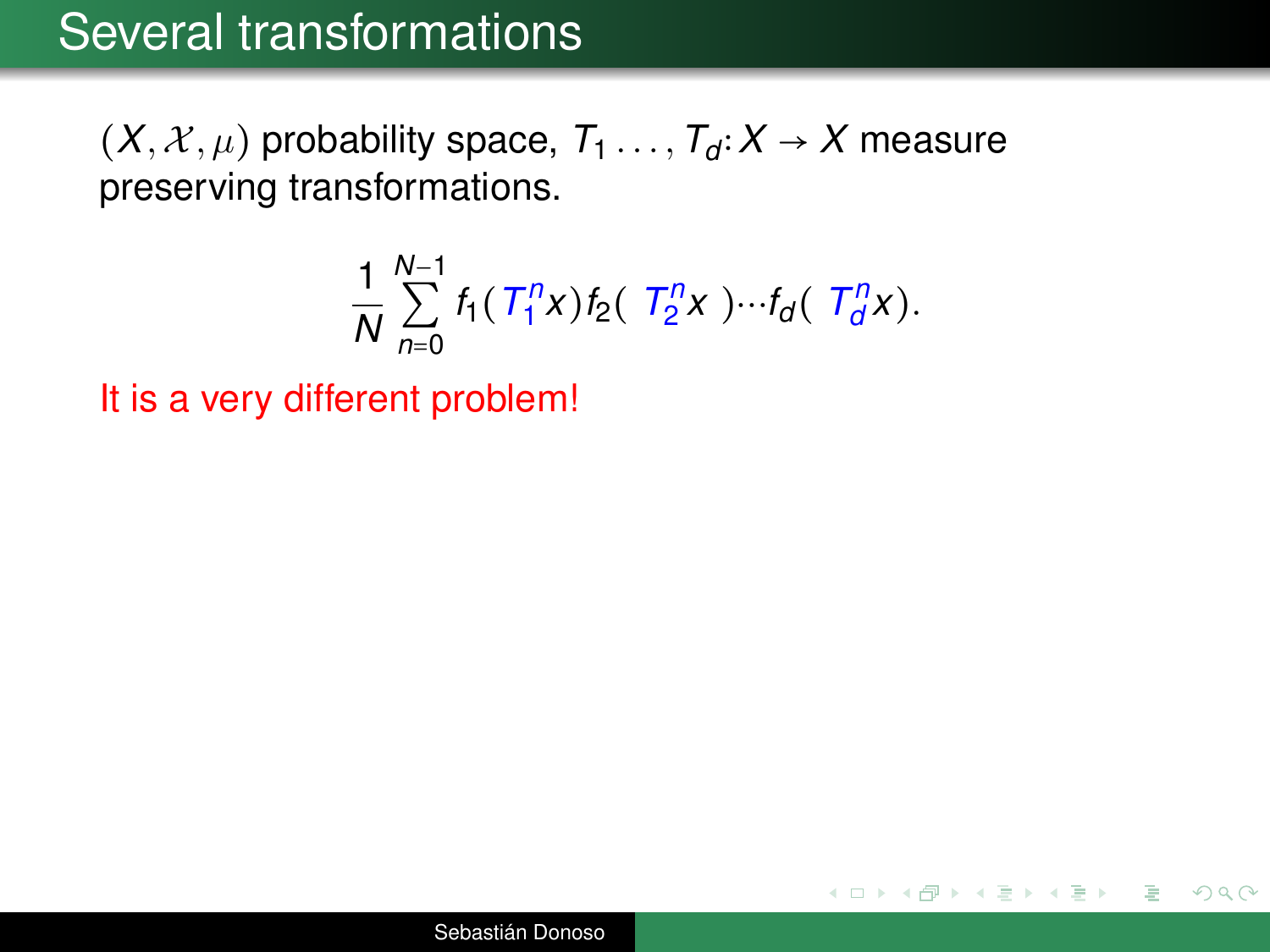$(X, \mathcal{X}, \mu)$  probability space,  $T_1, \ldots, T_d$ :  $X \rightarrow X$  measure preserving transformations.

$$
\frac{1}{N}\sum_{n=0}^{N-1}f_1(T_1^n x)f_2(T_2^n x)\cdots f_d(T_d^n x).
$$

It is a very different problem!

*L* 2 *convergence*:

Tao (2007, finitary), Towsner (2008, non-standard analysis), Austin (2009, ergodic), Host (2009, ergodic: using "cubes"): Commutative case.

イロメ イ押 メイミメイミメー

 $QQ$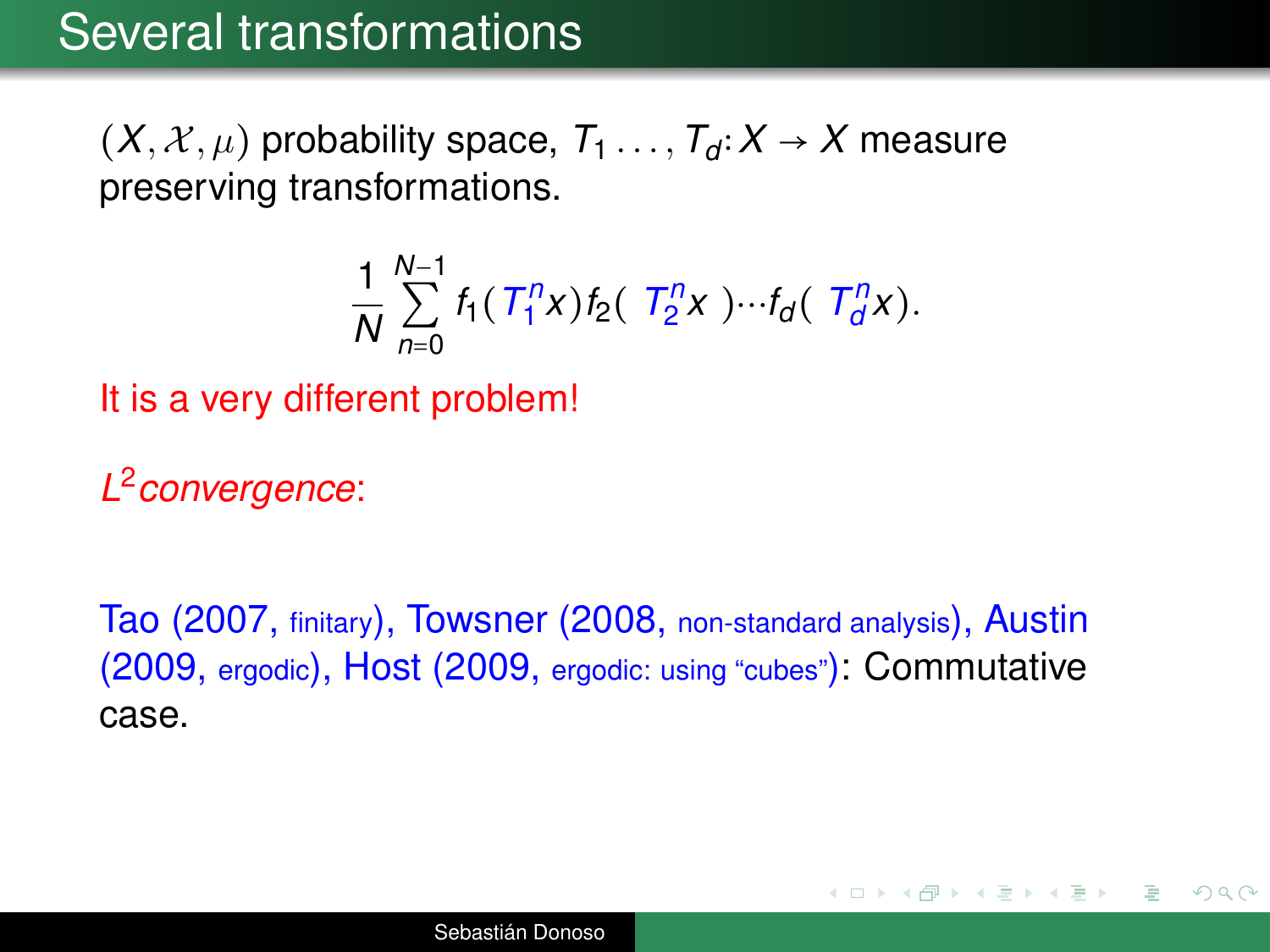$(X, \mathcal{X}, \mu)$  probability space,  $T_1 \ldots, T_d : X \to X$  measure preserving transformations.

$$
\frac{1}{N}\sum_{n=0}^{N-1}f_1(T_1^n x)f_2(T_2^n x)\cdots f_d(T_d^n x).
$$

It is a very different problem!

*L* 2 *convergence*:

Tao (2007, finitary), Towsner (2008, non-standard analysis), Austin (2009, ergodic), Host (2009, ergodic: using "cubes"): Commutative case.

イロメ イ押 メイミメイミメ

 $QQQ$ 

Walsh (2012, finitary) : Nilpotent case.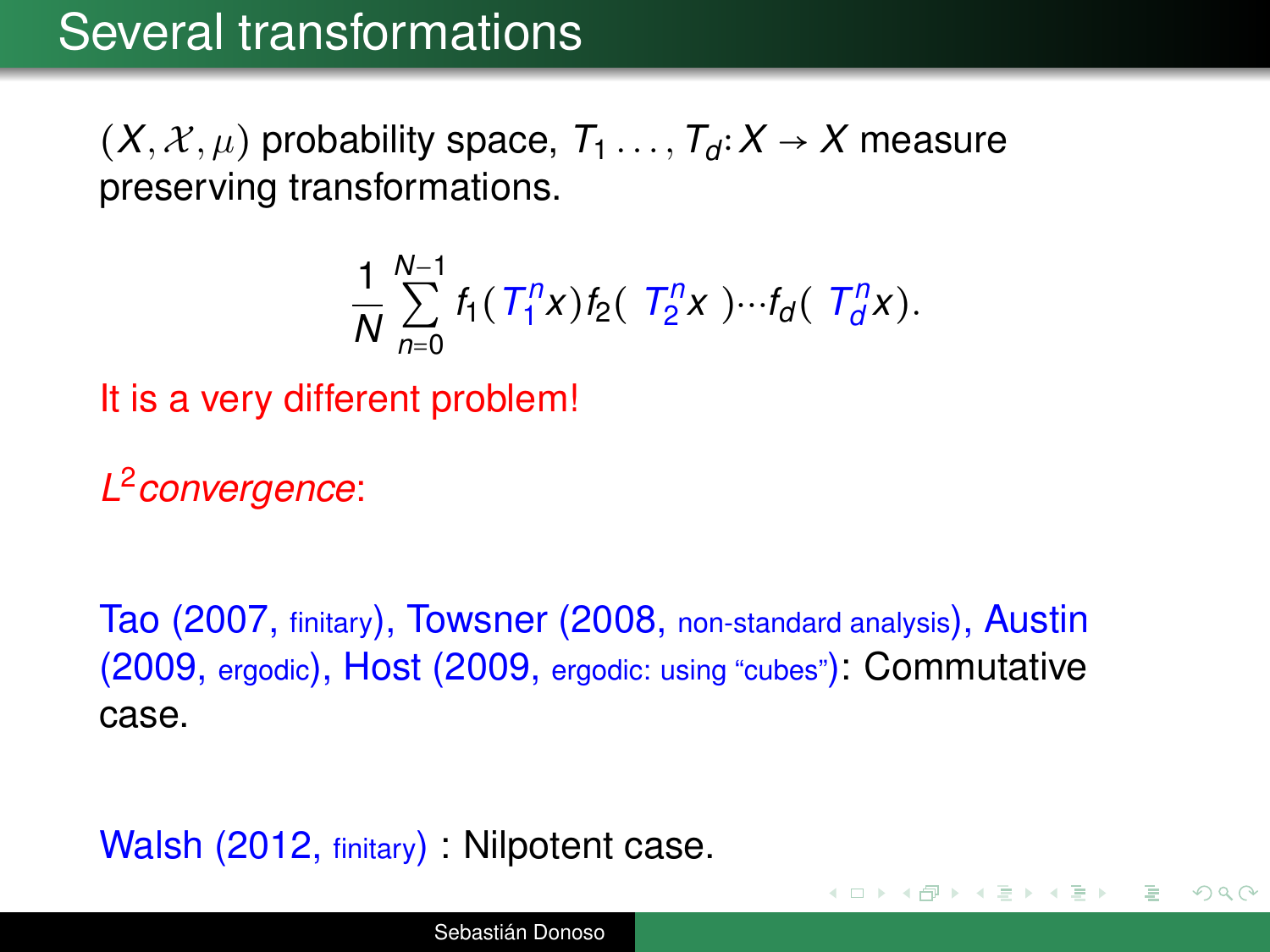## Pointwise convergence results

Problems of pointwise and *L* 2 convergence are really different.

Pointwise convergence:

 $299$ 

ミトイ 重き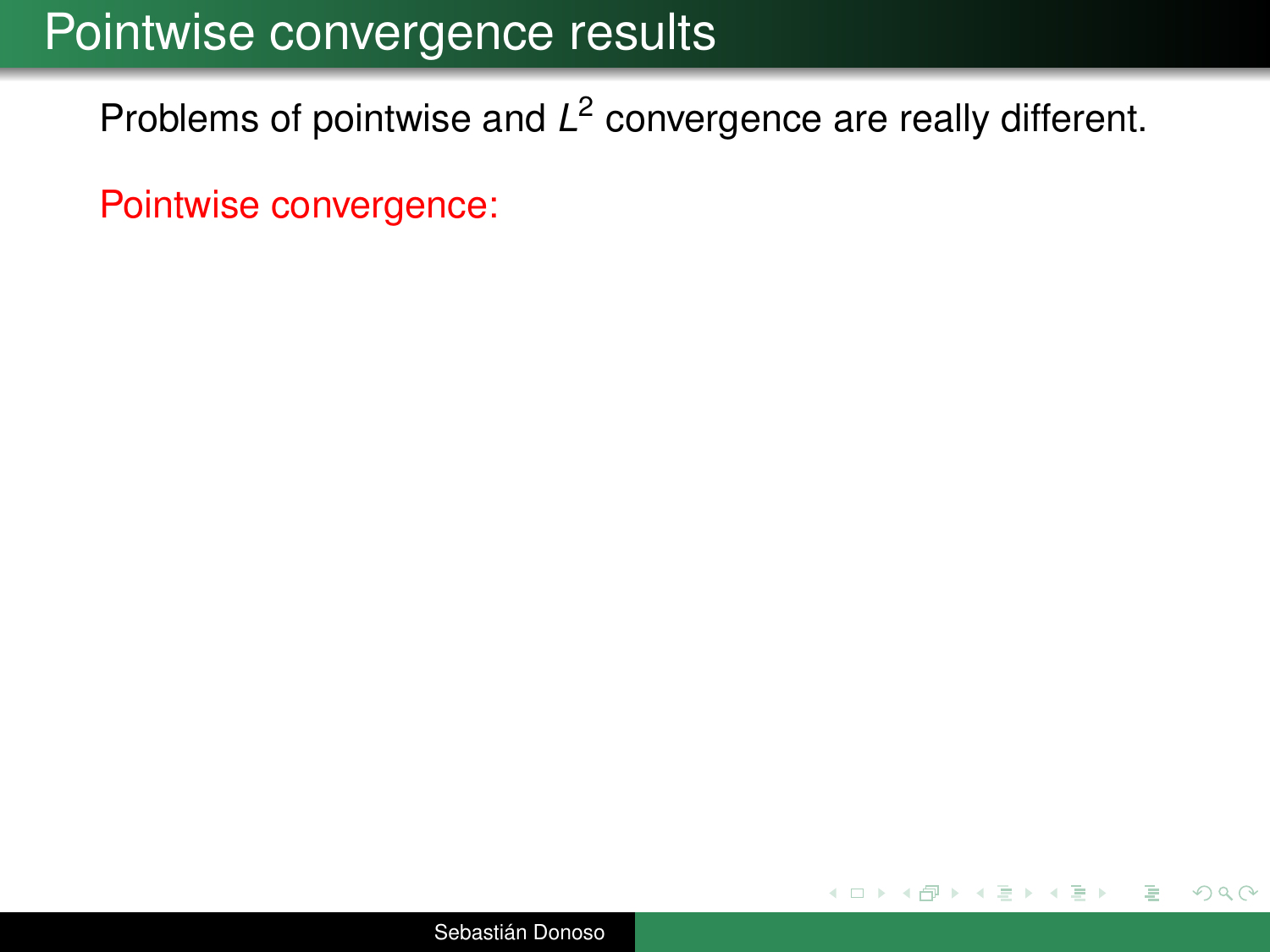## Pointwise convergence results

Problems of pointwise and *L* 2 convergence are really different.

Pointwise convergence:

Bourgain (1990) :

$$
\frac{1}{N}\sum_{n=0}^{N-1}f_1(T^{an}x)f_2(T^{bn}x).
$$

Huang, Shao and Ye (2014) : distal case.

$$
\frac{1}{N}\sum_{n=0}^{N-1}f_1(T^n x)f_2(T^{2n} x)\cdots f_d(T^{dn} x).
$$

Proof using very special (in the sense of particular properties of some structures) topological models.  $299$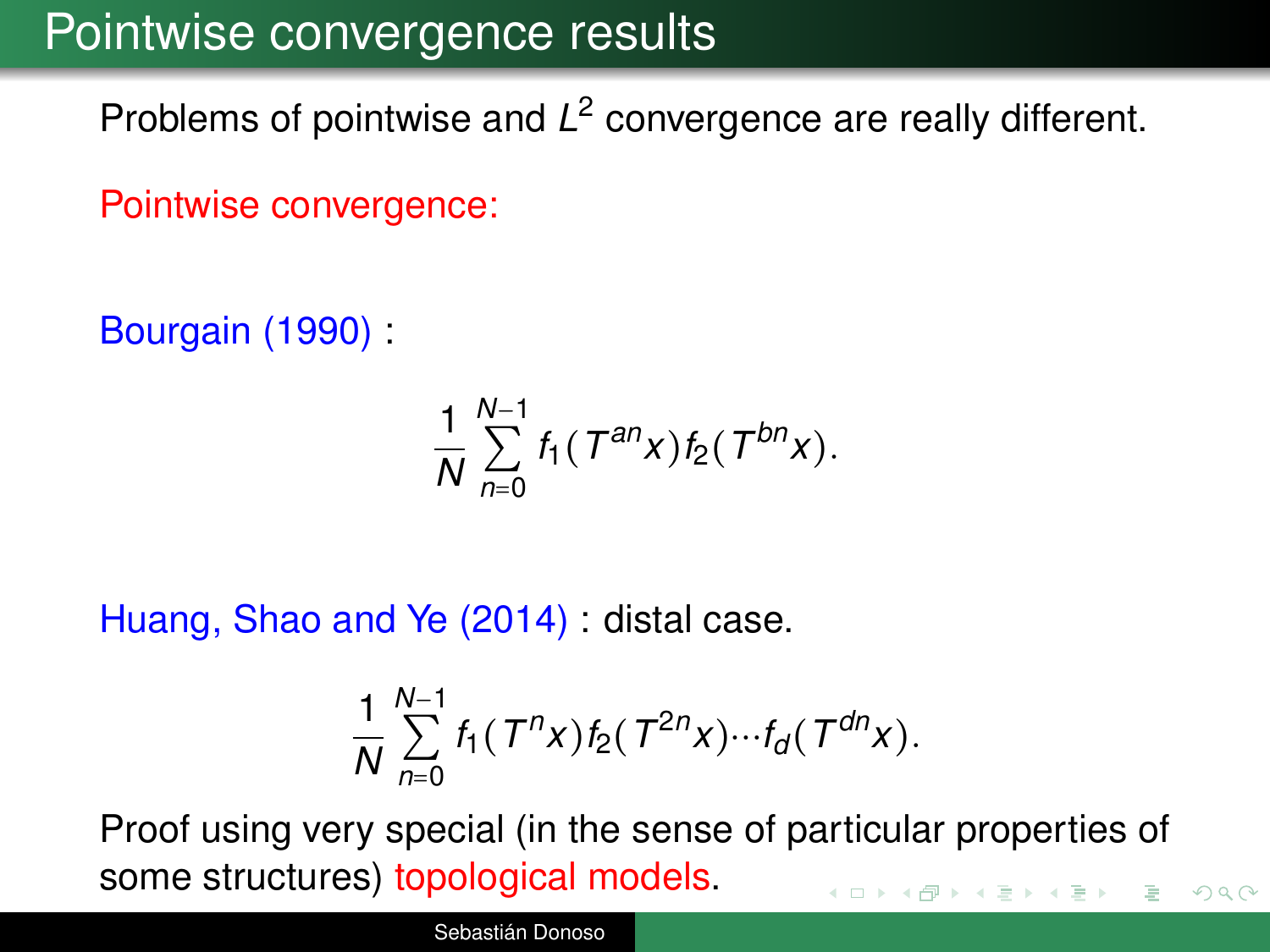$$
\frac{1}{N^2}\sum_{i,j=0}^{N-1} f_1(T^ix)\cdot f_2(T^jx)\cdot f_3(T^{i+j}x).
$$

1 *N*<sup>3</sup> *N*−1 ∑ *i*,*j*,*k*=0  $f_1(T^ix)f_2(T^ix)f_3(T^{i+j}x)f_4(T^kx)f_5(T^{i+k}x)f_6(T^{i+k}x)f_7(T^{i+j+k}x).$ 

*L* 2 convergence:

Bergelson (2000): *d* = 2. Host and Kra (2005): *d* ∈ N.

Pointwise convergence:

Assani (2010), Chu and Frantzikinakis (2010), Huang, Shao and Ye (2014): *d* ∈ N.

K ロ ▶ K 御 ▶ K ヨ ▶ K ヨ ▶ ...

 $QQQ$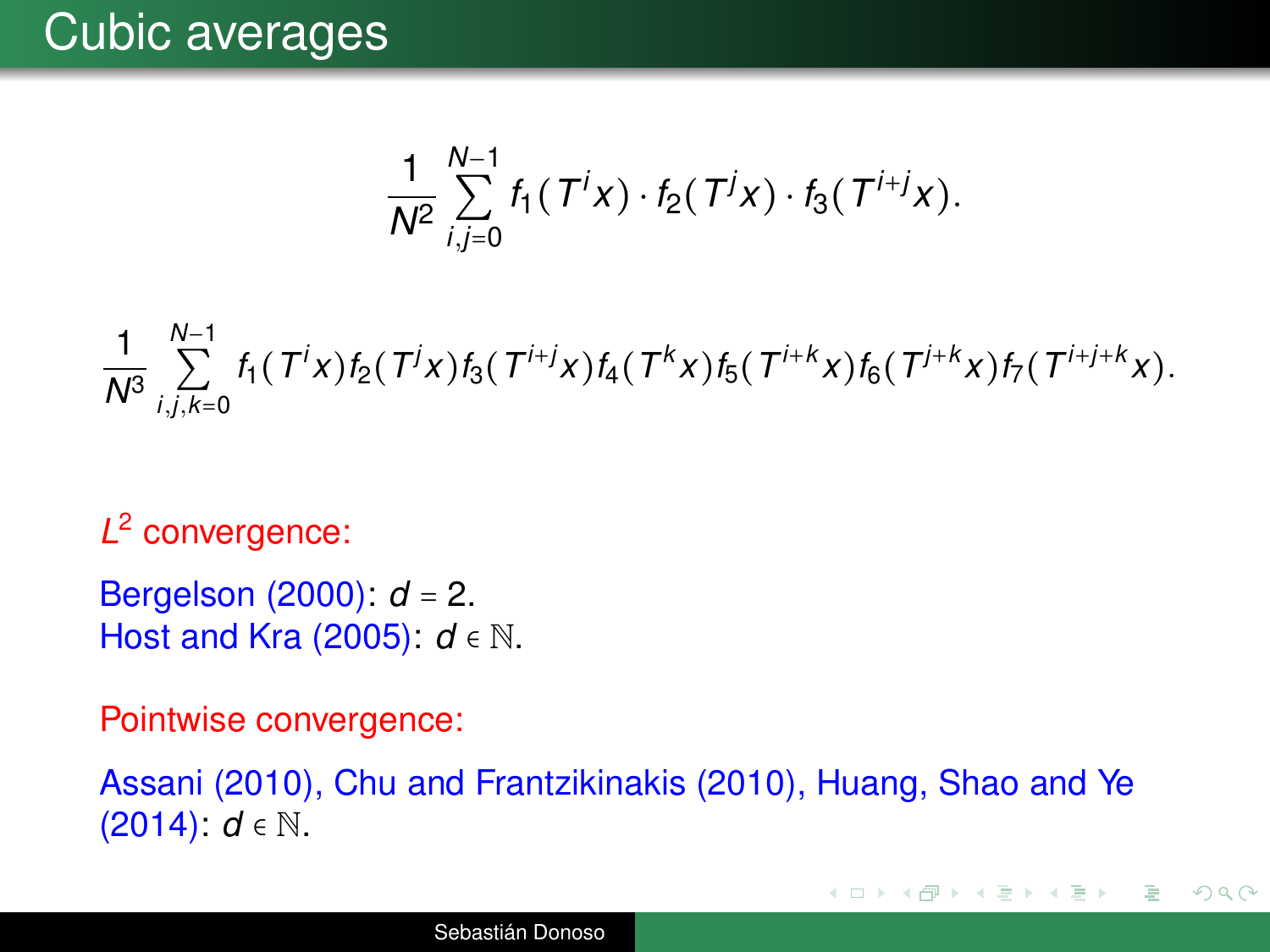### Cubic averages for several transformations

<span id="page-11-1"></span><span id="page-11-0"></span> $(X, \mathcal{B}, \mu)$ ,  $T_1, T_2, T_3: X \rightarrow X$  measure preserving.

イロメイ部 メイ君メイ君メー  $\equiv$   $\Omega$ 

Sebastián Donoso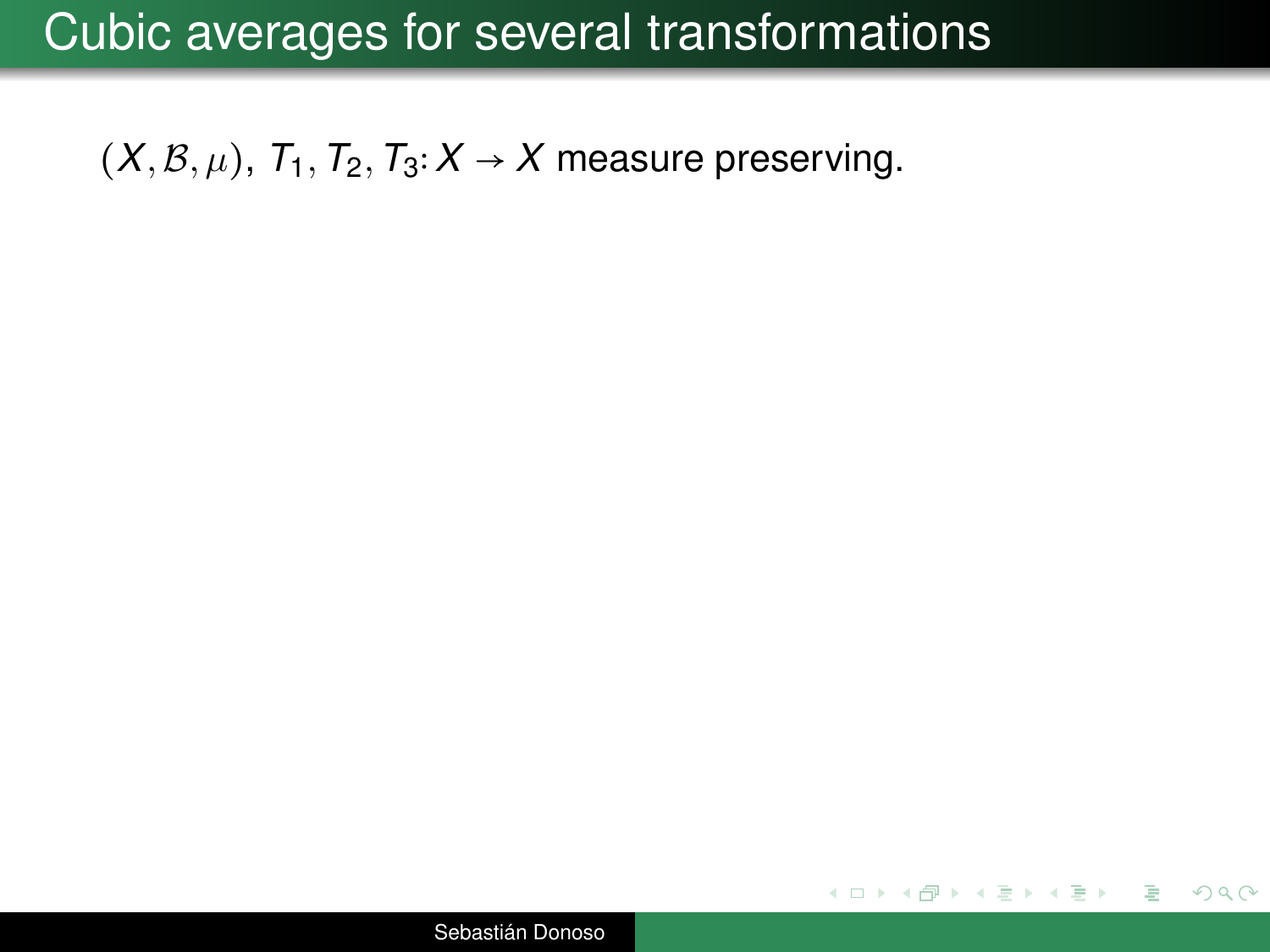### Cubic averages for several transformations

 $(X, \mathcal{B}, \mu)$ ,  $T_1, T_2, T_3: X \rightarrow X$  measure preserving.

$$
\frac{1}{N^2} \sum_{i,j=0}^{N-1} f_1(T_1^j x) \cdot f_2(T_2^j x) \cdot f_3(T_3^{i+j} x). \tag{1}
$$

$$
\frac{1}{N^2} \sum_{i,j=0}^{N-1} f_1(T_1^j x) \cdot f_2(T_2^j x) \cdot f_3(T_1^j T_2^j x). \tag{2}
$$

イロメイ部 メイ君メイ君メー

 $\equiv$   $\Omega$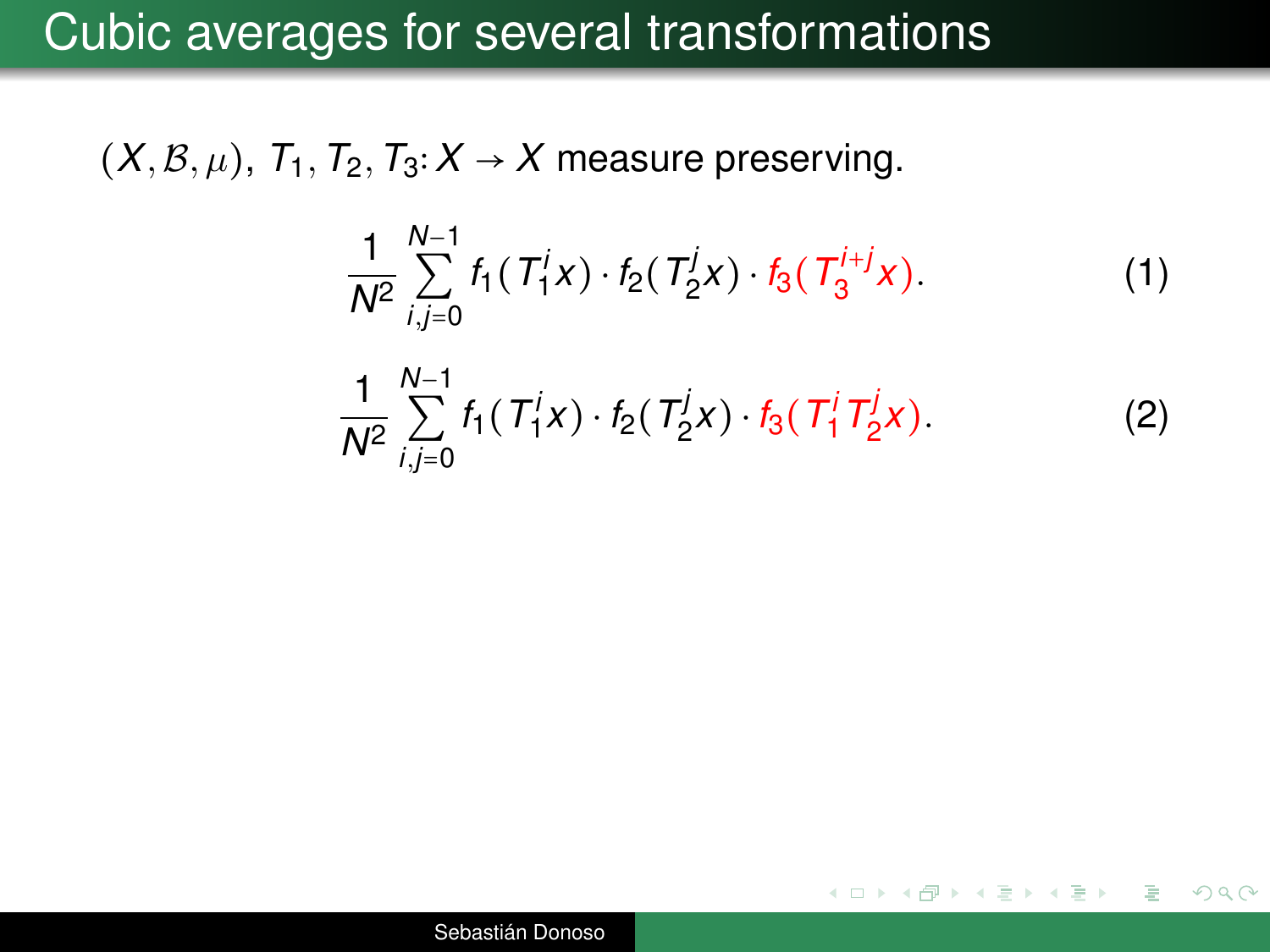## Cubic averages for several transformations

 $(X, \mathcal{B}, \mu)$ ,  $T_1, T_2, T_3: X \rightarrow X$  measure preserving.

$$
\frac{1}{N^2} \sum_{i,j=0}^{N-1} f_1(T_1^j x) \cdot f_2(T_2^j x) \cdot f_3(T_3^{i+j} x). \tag{1}
$$

$$
\frac{1}{N^2} \sum_{i,j=0}^{N-1} f_1(T_1^j x) \cdot f_2(T_2^j x) \cdot f_3(T_1^j T_2^j x). \tag{2}
$$

イロトメ 御 メメ 老 メス 老 メーモ

 $QQQ$ 

Pointwise convergence Eq [\(1\)](#page-11-0)

Assani (2007): *d* = 3. Chu and Frantzikinakis (2010): *d* ∈ N. No commutativity required!!

Leibman (2002): Convergence of Eq [\(2\)](#page-11-1) fails (even in L<sup>2</sup>) with no commutativity assumptions.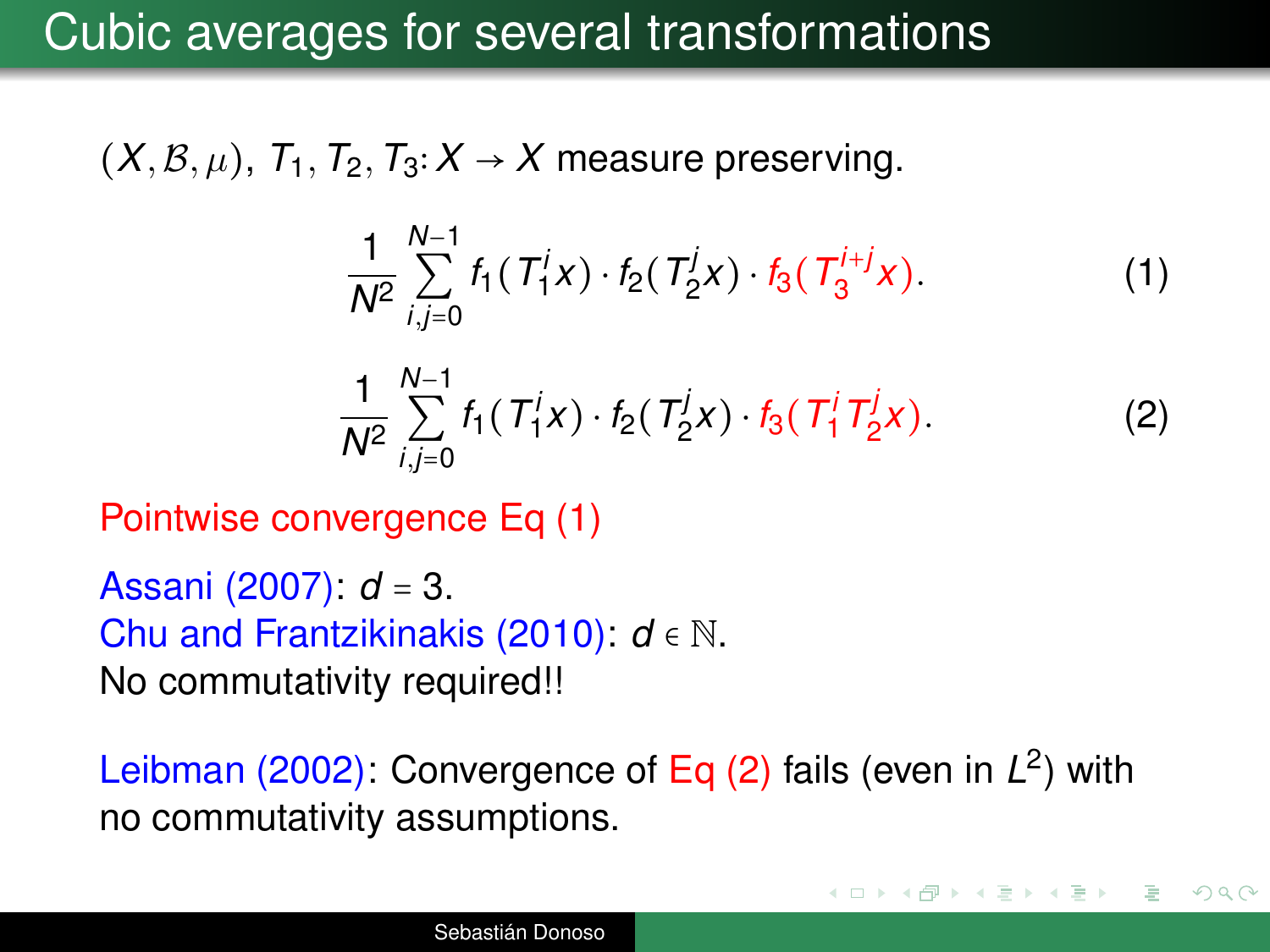### Theorem (D., Sun (2014))

*Let* (*X*, µ,*S*,*T*) *be a measure preserving system with commuting transformations S and T , ergodic for* ⟨*S*,*T*⟩*. Then for any f*<sub>1</sub>, *f*<sub>2</sub>, *f*<sub>3</sub>  $\in$  *L* $^{\infty}(\mu)$  *the average* 

$$
\frac{1}{N^2}\sum_{i,j=0}^{N-1}f_1(S^ix)f_2(T^jx)f_3(S^iT^jx)
$$

◆ロ→ → 個→ → 君→ → 君→ → 君→

 $\Omega$ 

*converges for a.e. x* ∈ *X as N goes to infinity.*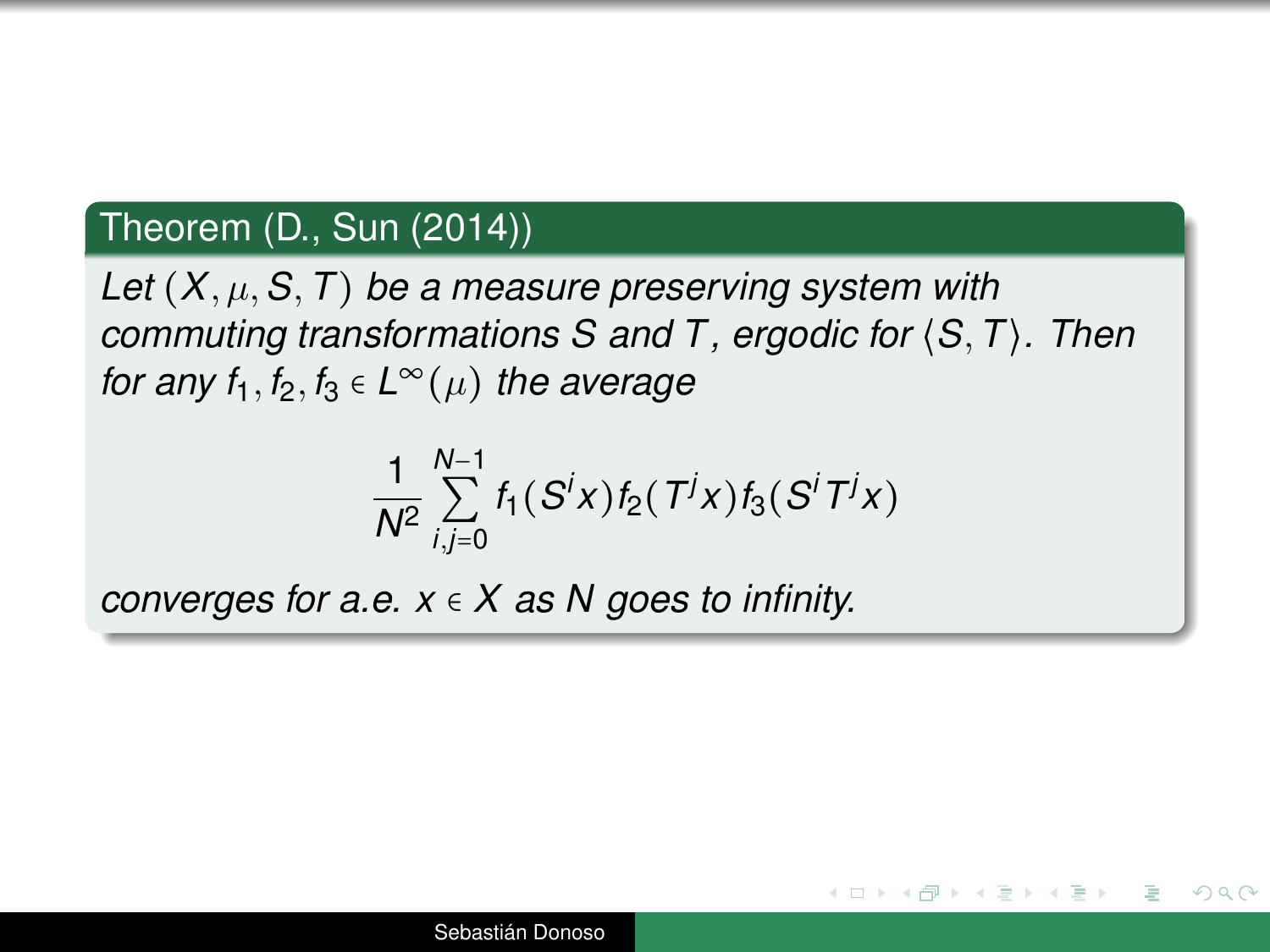## 2. Proof ideas.

イロト イ団 トイミト イミト・ミニ りなぐ

Sebastián Donoso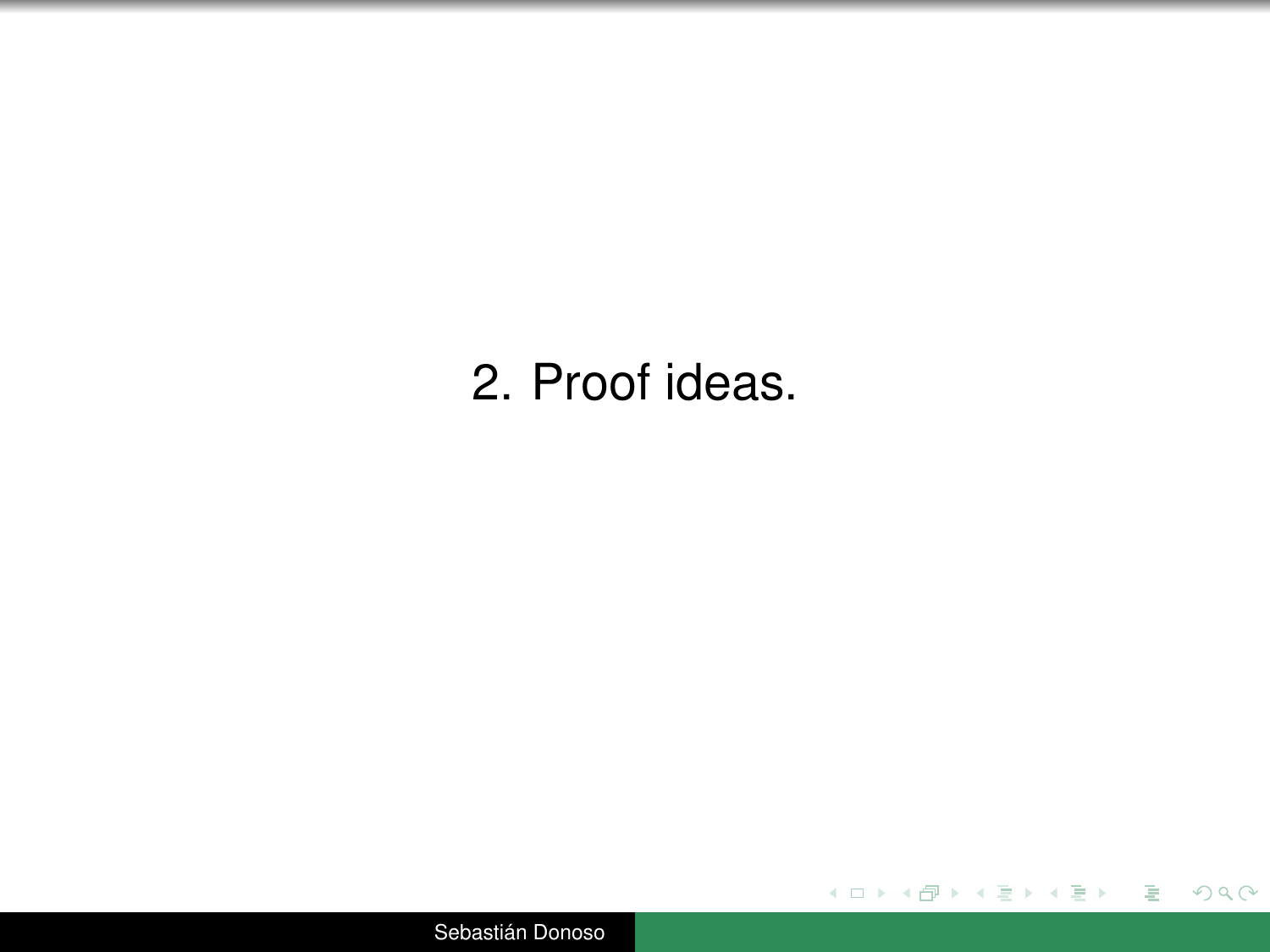A measure preserving system  $(X, \mathcal{X}, \mu, \mathcal{T})$ probability space  $(X, \mathcal{X}, \mu)$ .  $T$ ∶  $X \rightarrow X$  measurable, measure-preserving  $(\mu(T^{-1}A) = \mu(A), A \in \mathcal{X}).$  $(X, X, \mu, T)$  is ergodic if  $A = T^{-1}A$  implies  $\mu(A) = 0$  or 1.

A topological dynamical system (*X*,*T*) *X* compact metric space.  $T$ ∶  $X \rightarrow X$  homeomorphism.  $(X, T)$  is minimal if { $T<sup>n</sup>X$  *:*  $n \in \mathbb{Z}$ } is dense for any *x* ∈ *X*.

K ロ ▶ K 何 ▶ K ヨ ▶ K ヨ ▶ |

つくへ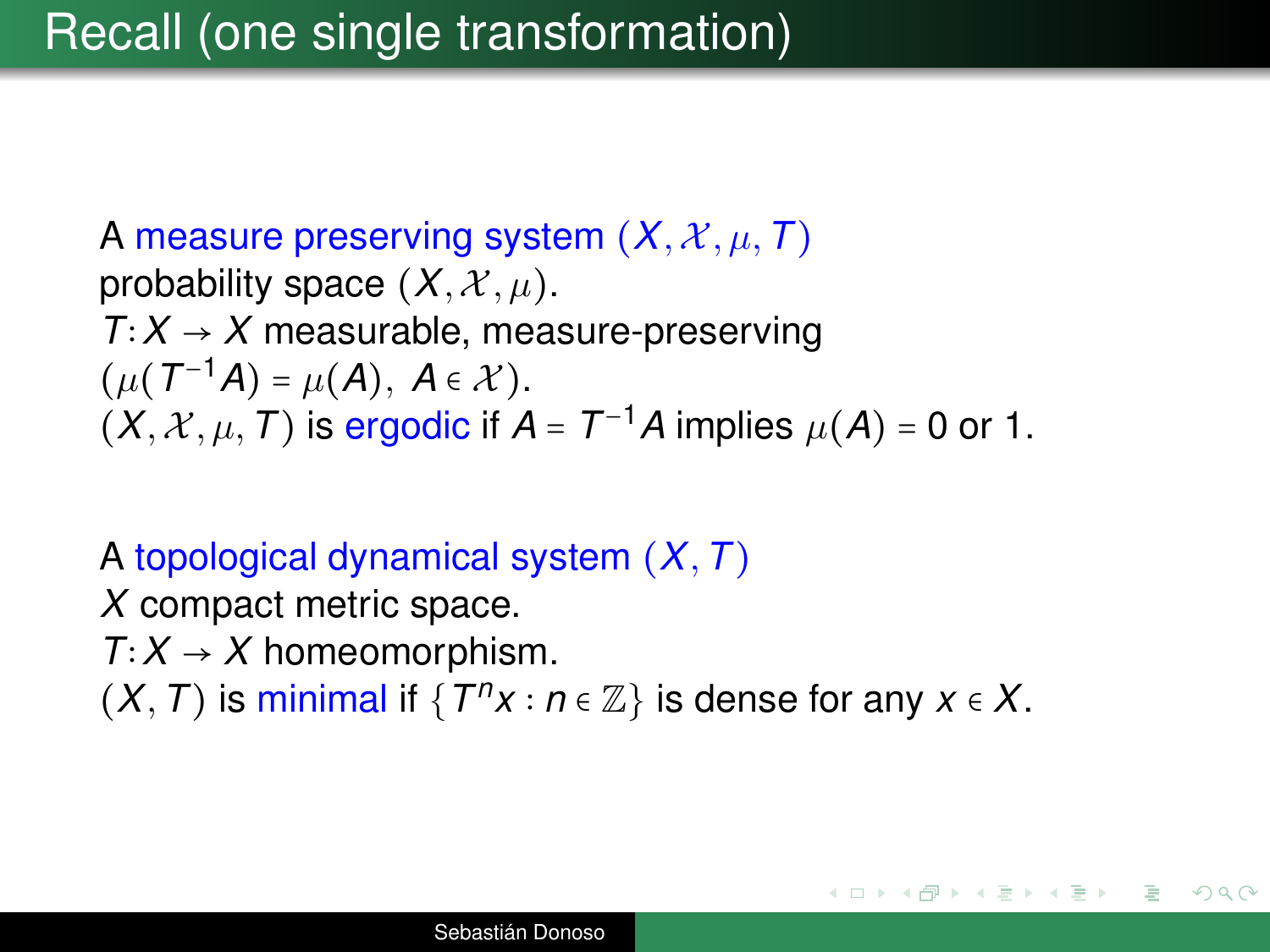### Recall: factor map



**Topological** 





イロト イ押 トイヨ トイヨト

 $299$ 

E

 $\pi \mu = \nu$  and  $\pi \circ T = T \circ \pi$ .

 $\pi$  onto, continuous and  $\pi \circ T = T \circ \pi$ .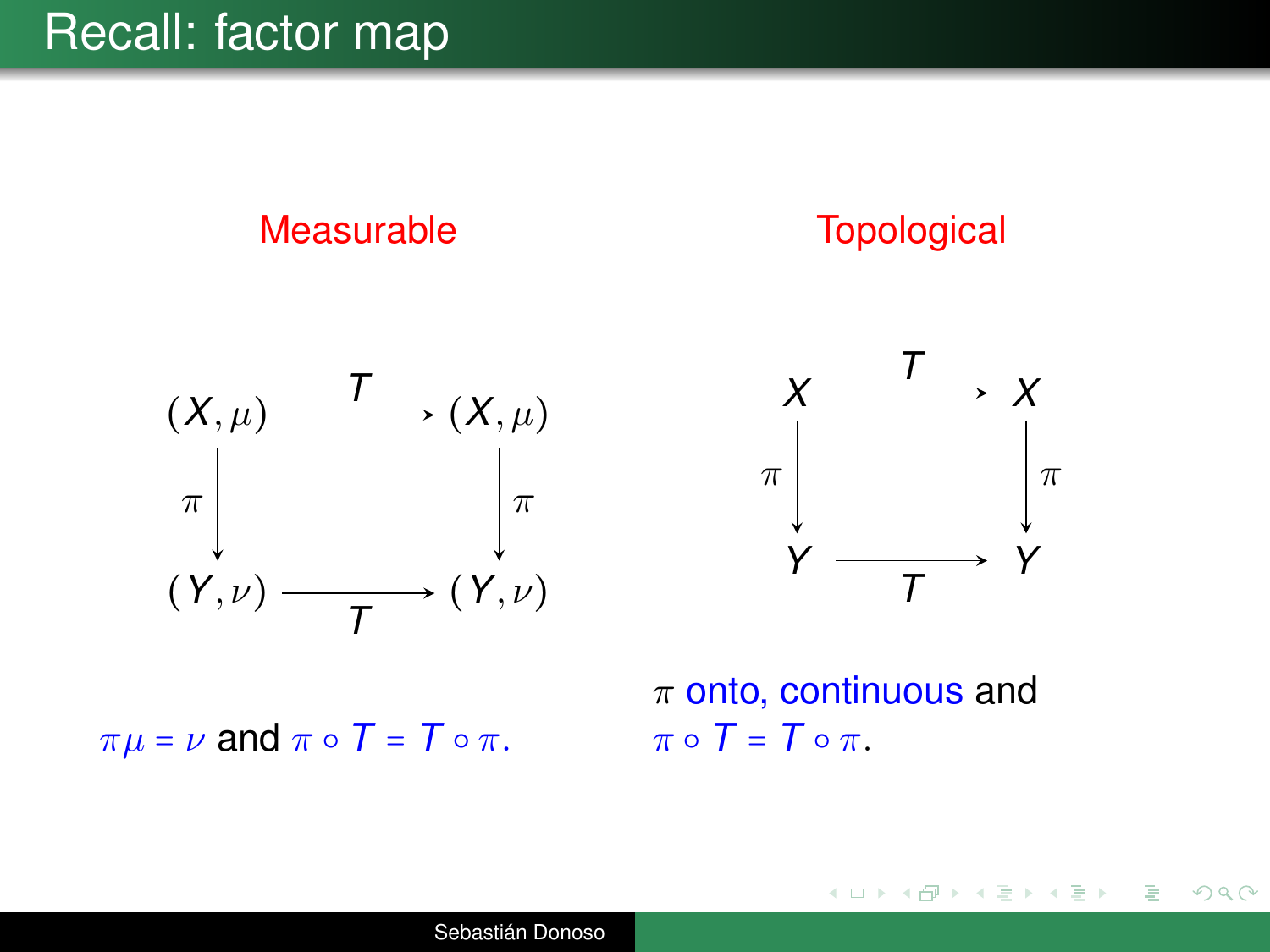### Theorem (Jewett, Krieger, 1969-1971)

*Every ergodic* (*X*, µ,*T*) *has a strictly ergodic topological model.*

 $(\widehat{X}, T)$  is strictly ergodic if it is minimal and there exists a unique measure ergodic for *T*.

 $(\widehat{X}, T)$  is a strictly ergodic topological model if  $(\widehat{X}, T)$  is strictly ergodic with measure  $\widehat{\mu}$  such that

$$
(X,\mu,T)\cong(\widehat{X},\widehat{\mu},T).
$$

Jewett-Krieger theorem is also valid for (free)commutative group actions (Weiss (1985)) and more general, for (free)amenable group actions (Weiss-Rosenthal, never published!)

 $(1,1)$   $(1,1)$   $(1,1)$   $(1,1)$   $(1,1)$   $(1,1)$   $(1,1)$   $(1,1)$   $(1,1)$   $(1,1)$ 

 $2QQ$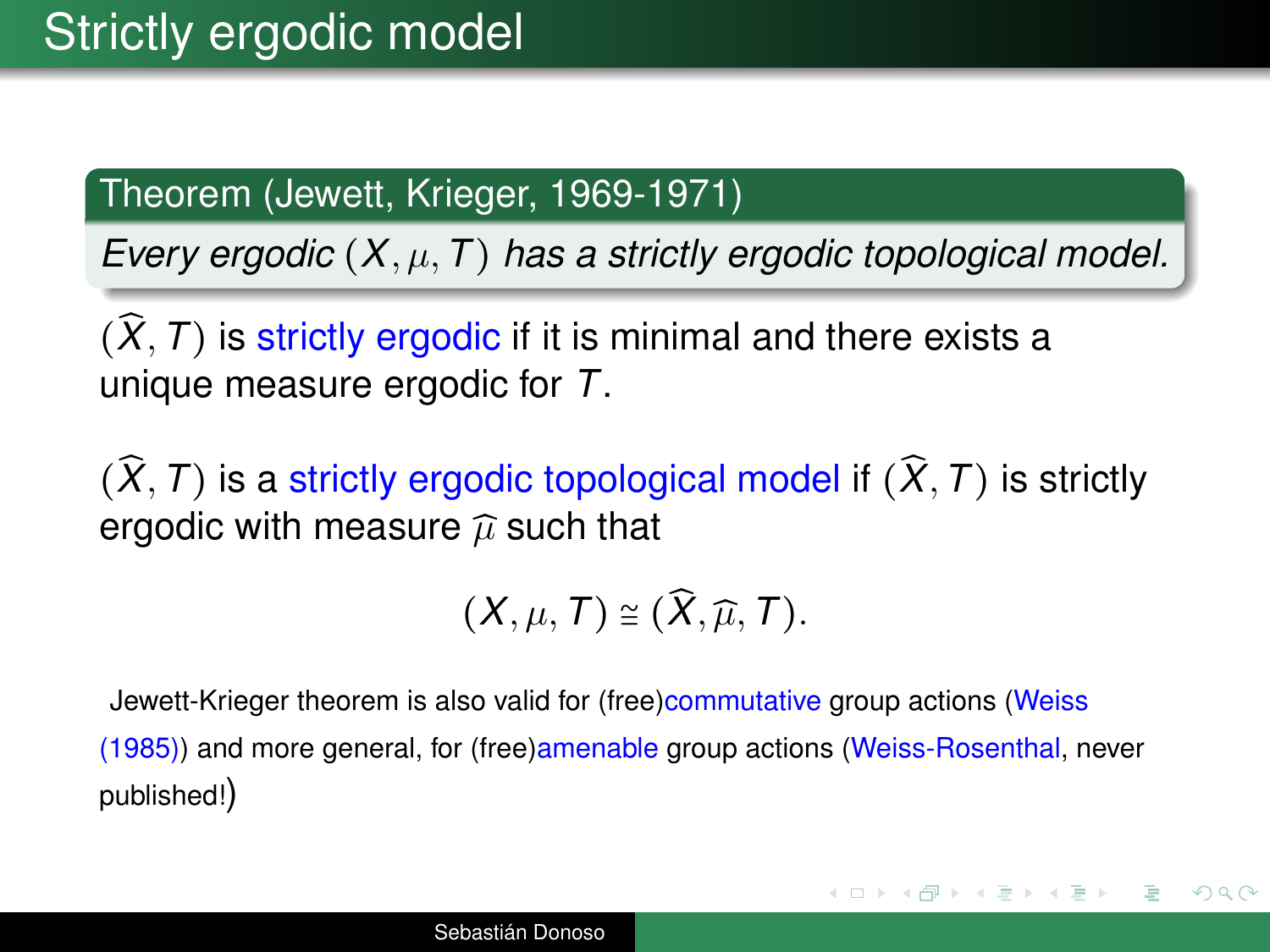Let  $(X, S, T)$  be a system with commuting transformations.  $\mathbf{Q}_{S,T}$ is the set

$$
\{(x, S^ix, T^ix, S^iT^ix): x \in X, i,j \in \mathbb{Z}\}.
$$

An element in  $\mathbf{Q}_{S,T}$  is called a dynamical cube.



モロメ イ団 メイヨメイヨメーヨ

 $QQQ$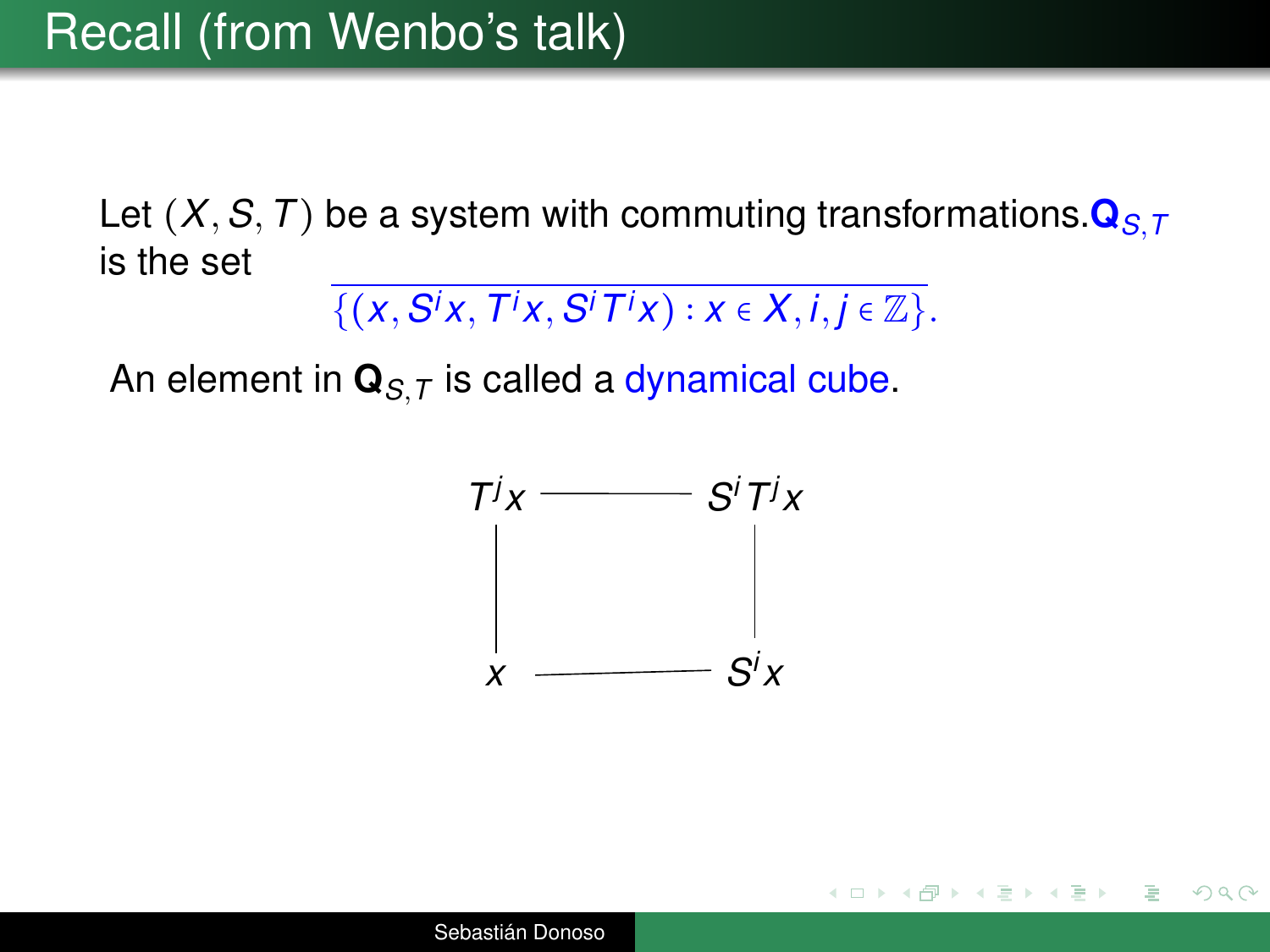$\mathbf{Q}_{S,T}$  is invariant under the transformations:



イロト イ押 トイヨ トイヨ トー

<span id="page-20-0"></span>÷.  $2990$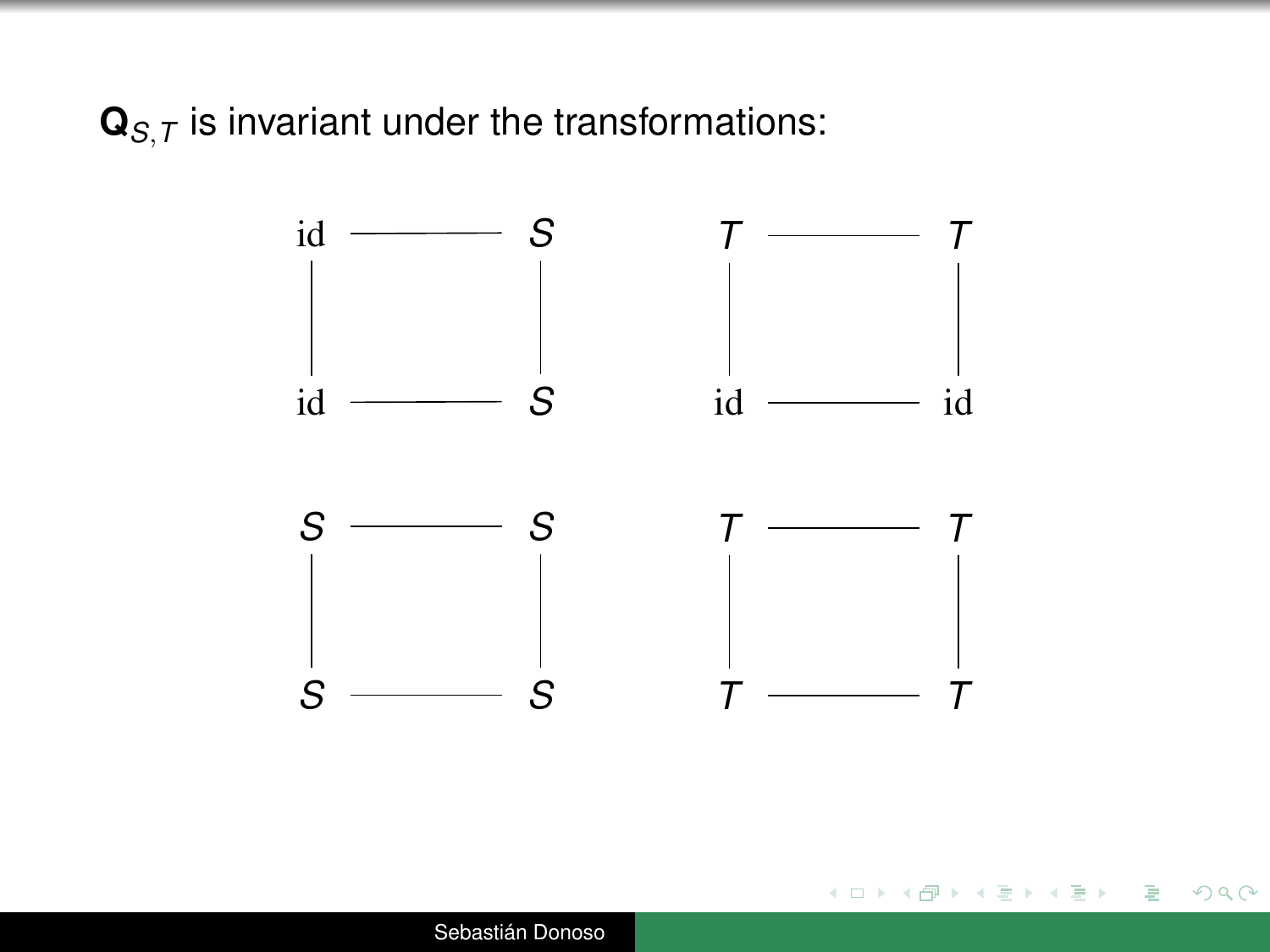## Passing to a topological model problem

 $(\widehat{X}, S, T)$  is a  $\mathbf{Q}_{S,T}$ -strictly ergodic model for  $(X, \mu, S, T)$  if  $(\widehat{X}, S, T)$  is a strictly ergodic model and  $\mathbf{Q}_{S,T}(\widehat{X})$  is strictly ergodic.

イロト イ押 トイヨ トイヨ トー

<span id="page-21-0"></span> $QQQ$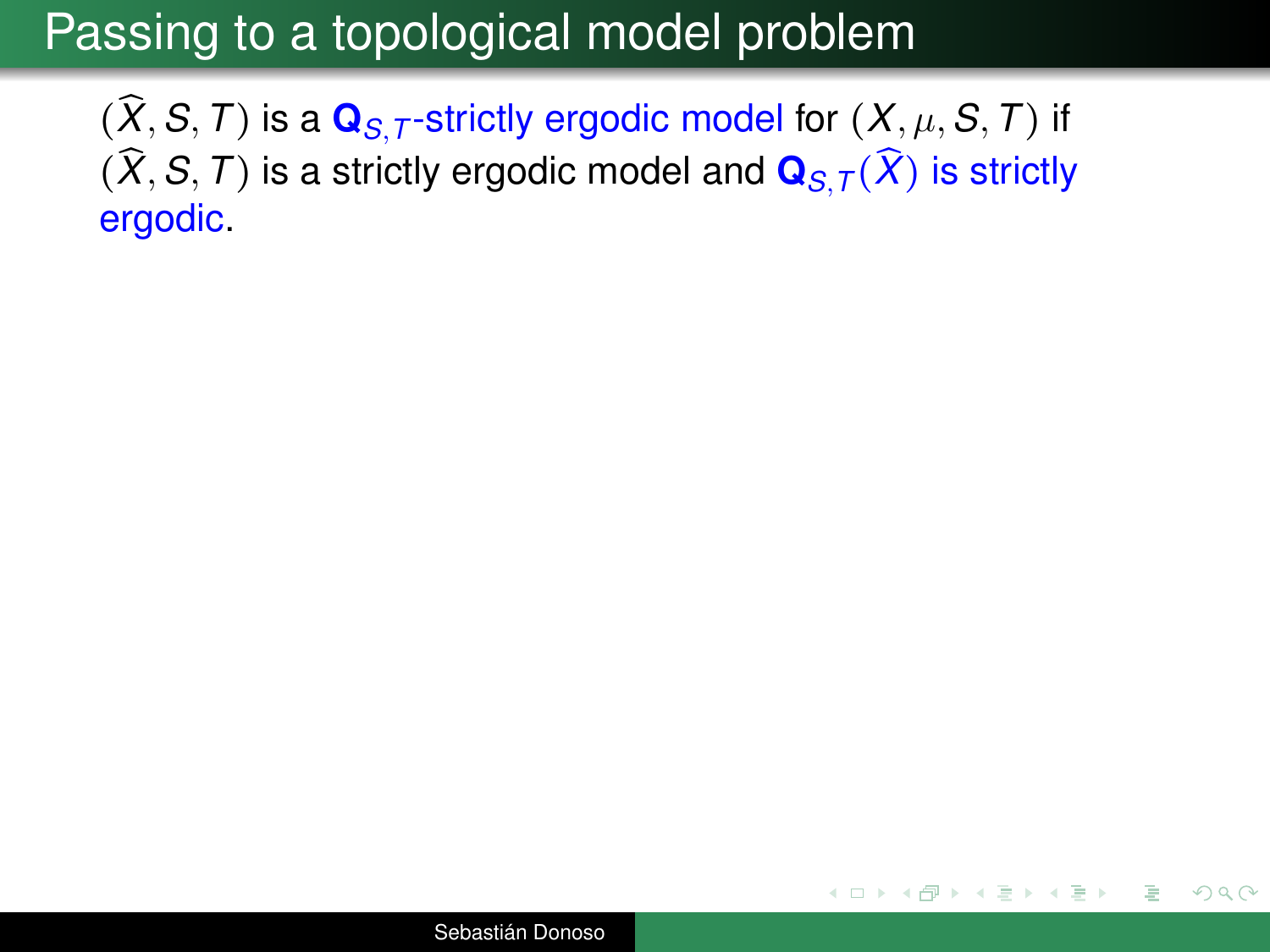# Passing to a topological model problem

 $(\widehat{X}, S, T)$  is a  $\mathbf{Q}_{S,T}$ -strictly ergodic model for  $(X, \mu, S, T)$  if  $(\widehat{X}, S, T)$  is a strictly ergodic model and  $\mathbf{Q}_{S,T}(\widehat{X})$  is strictly ergodic.

#### **Proposition**

*If* (*X*, µ,*S*,*T*) *has a* **Q***S*,*<sup>T</sup> -strictly ergodic model, then the average*

$$
\lim_{N\to\infty}\frac{1}{N^2}\sum_{i,j=0}^{N-1}f_1(S^ix)\cdot f_2(T^jx)\cdot f_3(S^iT^jx)
$$

*converges for* µ*-a.e. x.*

### **Question**

*Does* $(X, \mu, S, T)$  $(X, \mu, S, T)$  $(X, \mu, S, T)$  *have a*  $\mathbf{Q}_{S,T}(X)$ *-strictly [erg](#page-21-0)[od](#page-0-0)[i](#page-20-0)[c](#page-21-0) mod[el](#page-40-0)[?](#page-0-0)* 

<span id="page-22-0"></span>han

Sebastián Donoso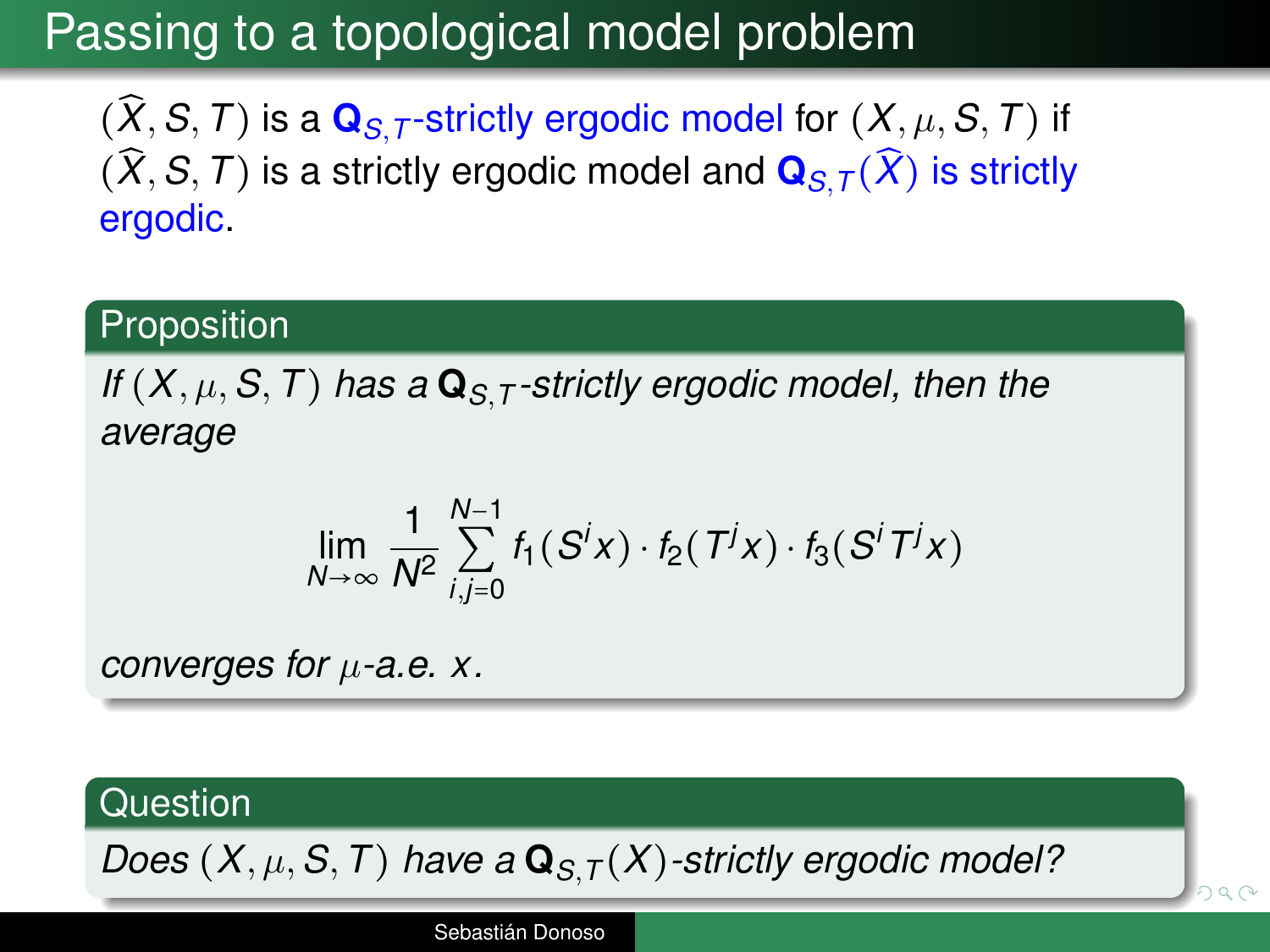# Finding a **Q***S*,*<sup>T</sup>* -strictly ergodic model

$$
\mathbf{Q}_{S,T}(\widehat{X}) = \{ (x, S^i x, T^j x, S^i T^j x) : x \in \widehat{X}, i, j \in \mathbb{Z} \}.
$$

#### **Question**

*Does* (*X*, µ,*S*,*T*) *have a* **Q***S*,*<sup>T</sup> -strictly ergodic model?*

*S* = *T*∶ Huang, Shao, Ye (2014). *S* ≠ *T*∶ ???

#### Theorem (D., Sun )

*There exists an extension*  $(X', \mu', S, T)$  *of*  $(X, \mu, S, T)$  *which has a* **Q***S*,*<sup>T</sup> -strictly ergodic model.*

イロト イ押 トイヨ トイヨト

<span id="page-23-0"></span> $QQQ$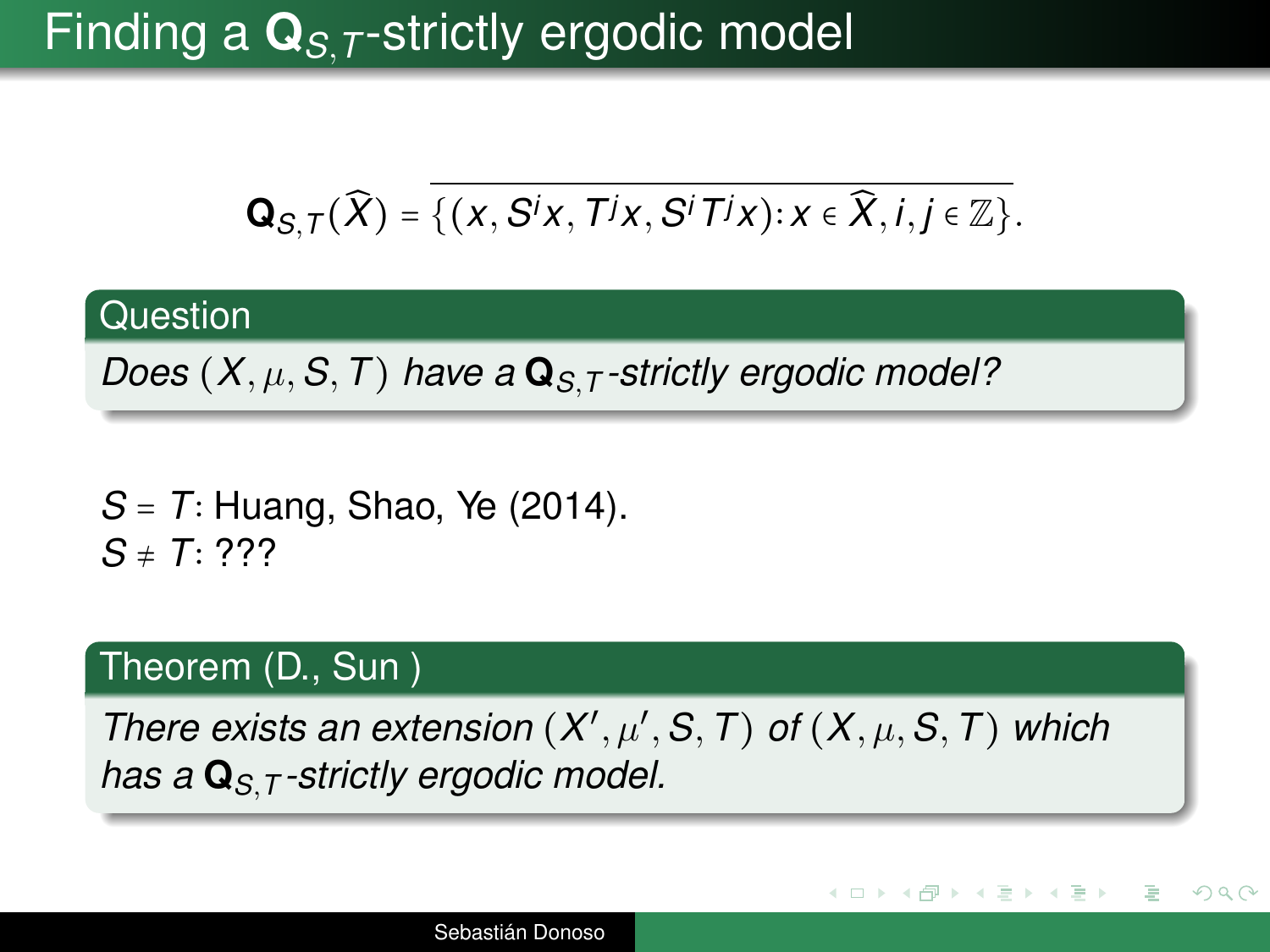# Lift the property from a factor

### Proposition

*There exists an extension X' of X such that*  $\mathcal{Z}_{S,T}(X')$  has a **Q***S*,*<sup>T</sup> -strictly ergodic model.*

イロト イ押 トイヨ トイヨ トー

G.

 $QQQ$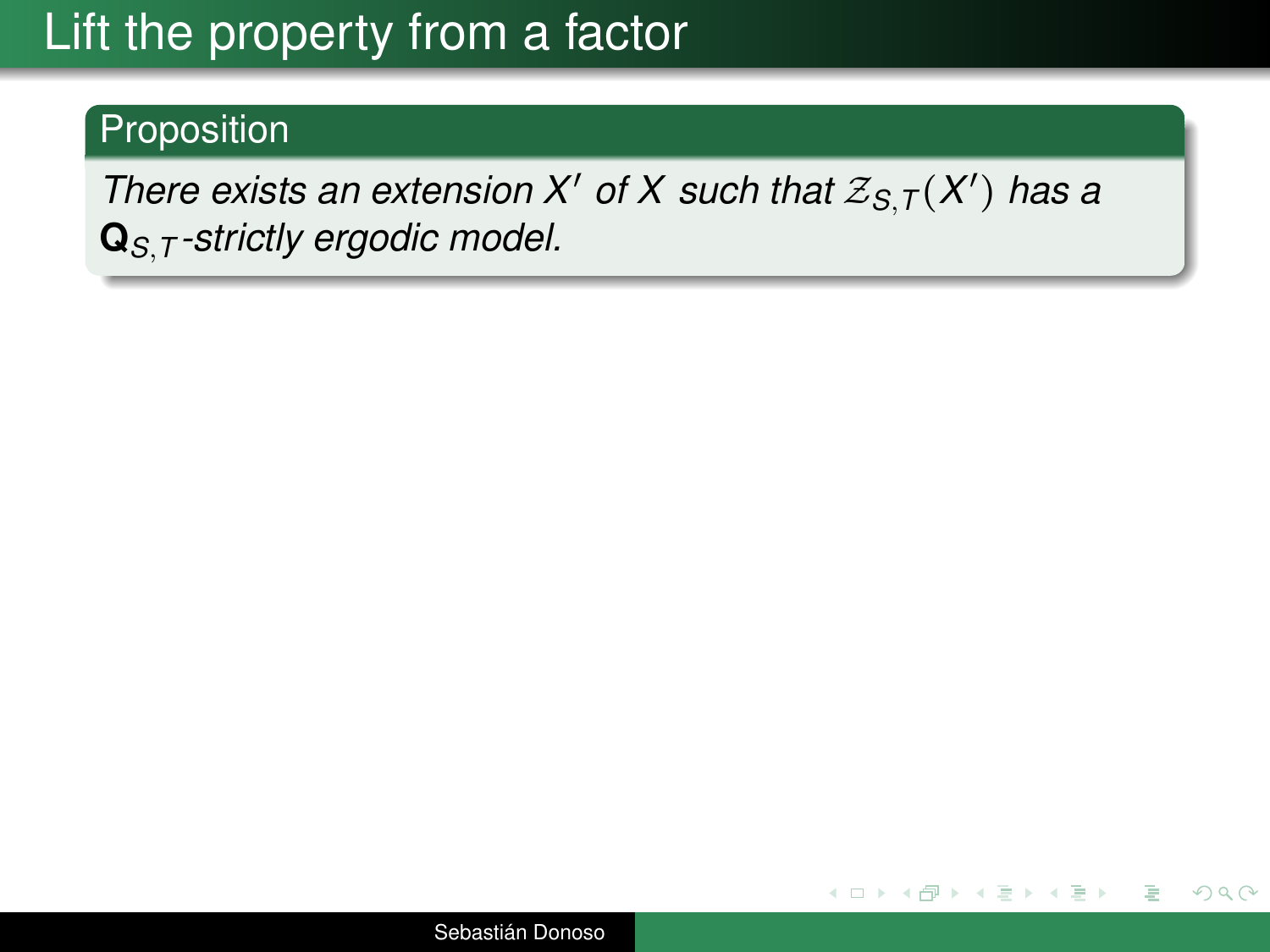# Lift the property from a factor

### Proposition

*There exists an extension X' of X such that*  $\mathcal{Z}_{S,T}(X')$  has a **Q***S*,*<sup>T</sup> -strictly ergodic model.*

The idea is to lift the property from a "characteristic" factor  $Z_{S,T}$ (which comes from the L<sup>2</sup> convergence).

#### Theorem (Host(2009))

*There exists a factor* Z*S*,*<sup>T</sup> of X*′ *such that*

$$
\lim_{N\to\infty}\frac{1}{N^2}\sum_{i,j=0}^{N-1}f_1(S^ix)\cdot f_2(T^jx)\cdot f_3(S^iT^jx)
$$

$$
= \lim_{N\to\infty}\frac{1}{N^2}\sum_{i,j=0}^{N-1}f_1(S^ix)\cdot f_2(T^jx)\cdot S^iT^j\mathbb{E}(f_3|\mathcal{Z}_{S,T})(x)
$$

*in the L*<sup>2</sup> $(\mu)$  *sense.*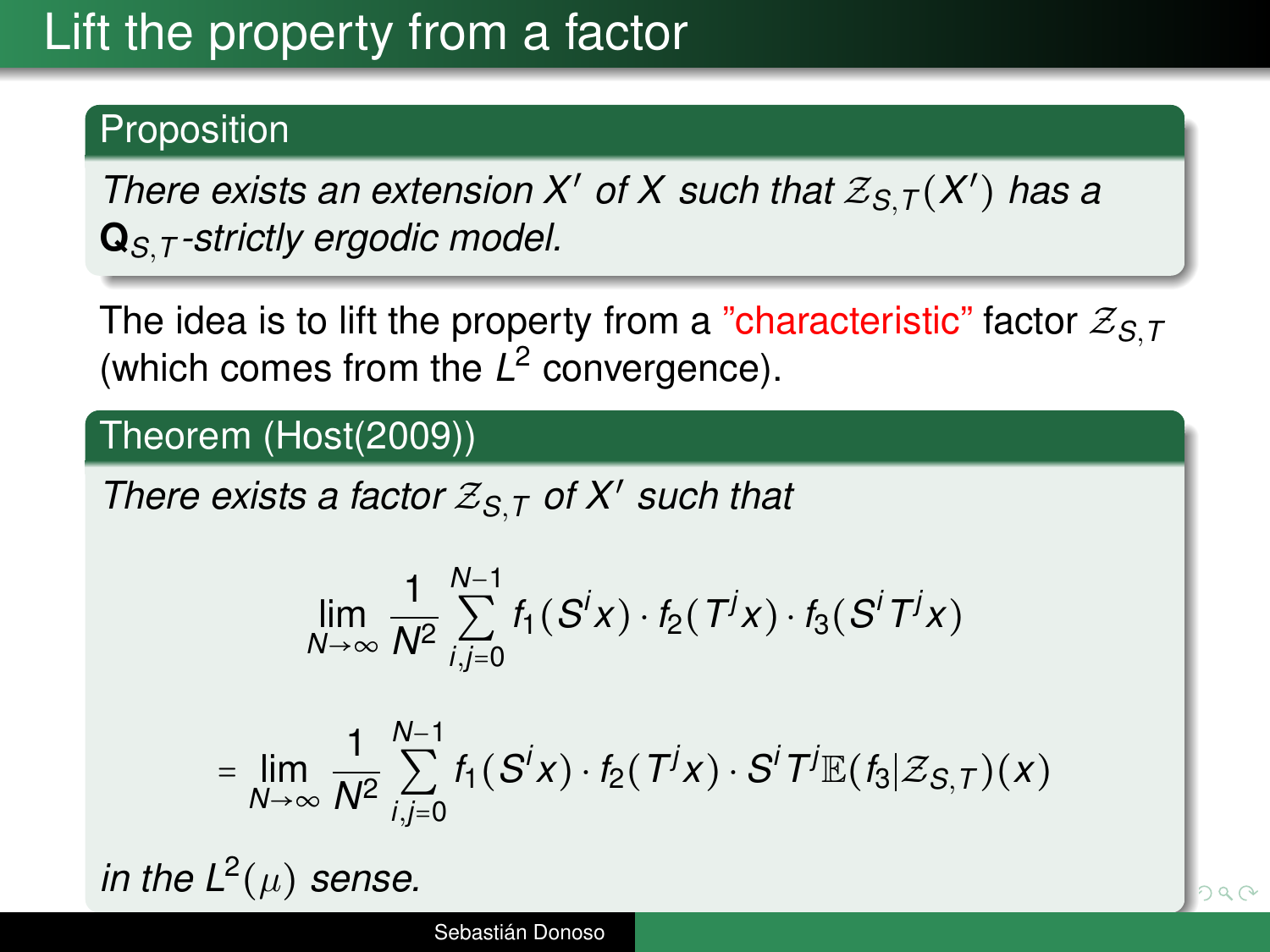*magic:*  $Z_{S,T}(X') = I_S(X') \vee I_T(X')$  (Host (2009)).  $\mathcal{I}_\mathcal{S}(X') \vee \mathcal{I}_\mathcal{T}(X')$  has a  $\mathbf{Q}_{S,\mathcal{T}}$ -strictly ergodic model.

#### **Proposition**

*X* ′ *can be taken ergodic and free.*

### For example  $(X, \mu, T, T^2)$  has a magic,ergodic and free extension.

イロト イ御 トイミト イミト ニヨー りなぐ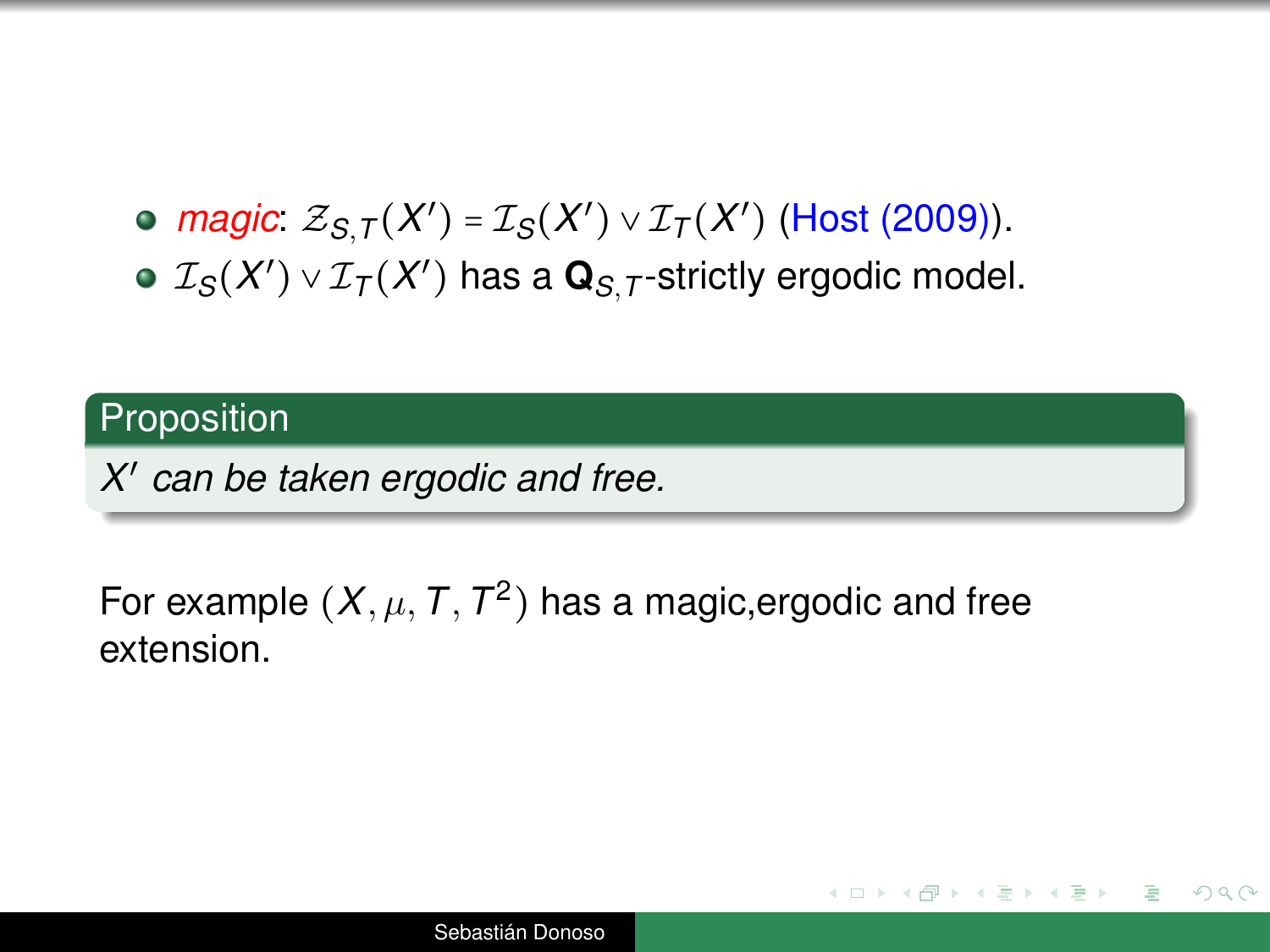# $\mathbf{Q}_{S,T}$ -strictly ergodic model for  $\mathcal{I}_S \vee \mathcal{I}_T$

#### Proposition

## $(\mathcal{I}_S(X') \vee \mathcal{I}_T(X'), \mu, S, T) \cong (\mathcal{I}_T(X') \times \mathcal{I}_S(X'), \mu \times \mu, S \times \text{id}, \text{id} \times T)$ .

Sebastián Donoso

K ロ ▶ K 何 ▶ K ヨ ▶ K ヨ ▶ │ ヨ │ Ю Q (V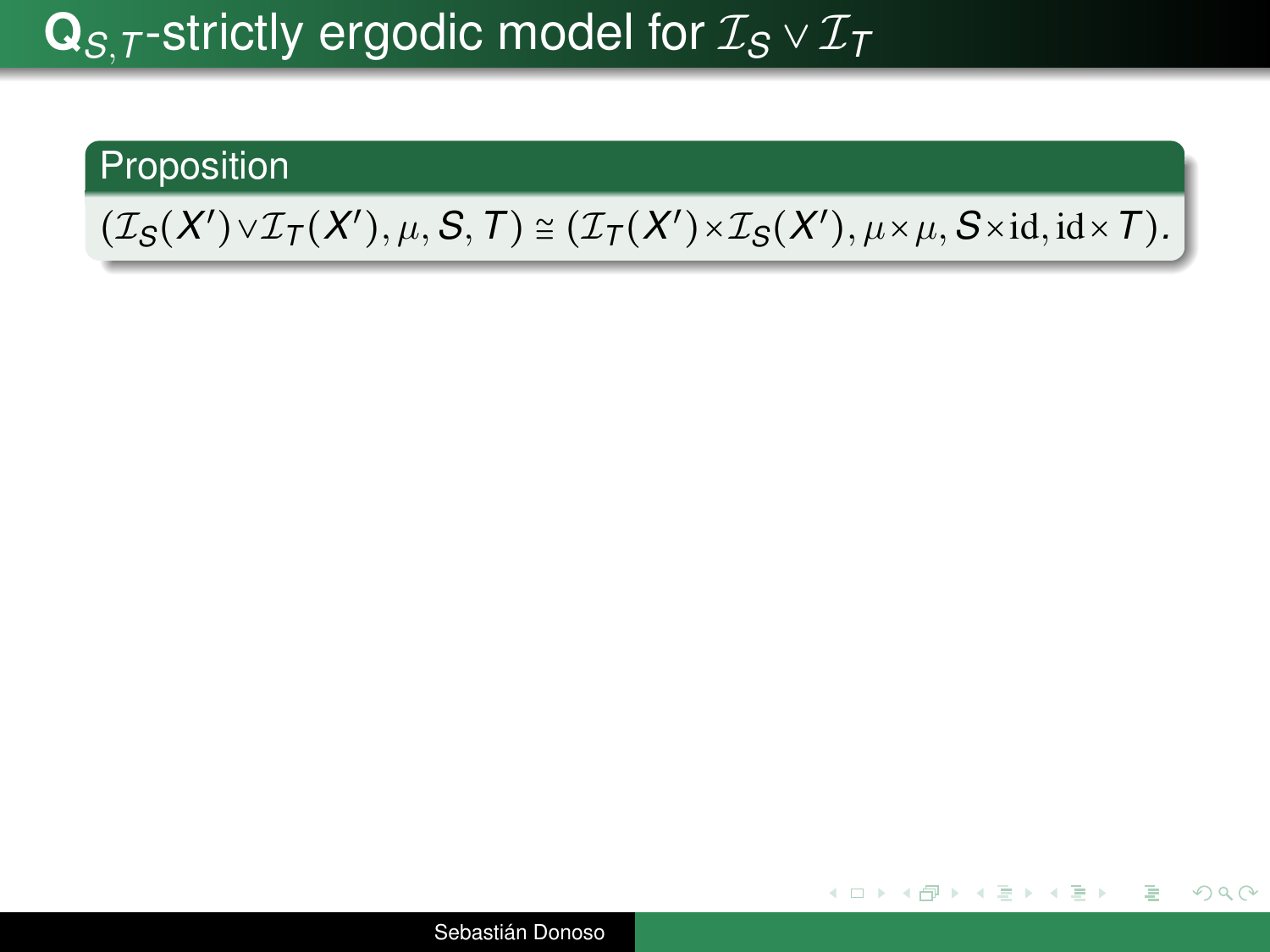# **Q***S*,*<sup>T</sup>* -strictly ergodic model for I*<sup>S</sup>* ∨ I*<sup>T</sup>*

#### **Proposition**

 $(\mathcal{I}_S(X') \vee \mathcal{I}_T(X'), \mu, S, T) \cong (\mathcal{I}_T(X') \times \mathcal{I}_S(X'), \mu \times \mu, S \times \text{id}, \text{id} \times T)$ .

- $\mathcal{I}_S(X') \vee \mathcal{I}_T(X') \leftrightarrow \mathcal{I}_T(X') \times \mathcal{I}_S(X')$
- *A* ∩ *B* ↔ *B* × *A*,∀*SA* = *A*,*TB* = *B*.
- $\bullet$   $\mu(A \cap B) = \mu(A) \mu(B)$ , ∀*SA* = *A*, *TB* = *B*.  $\mu(A \cap B) = \frac{1}{N^2} \sum 1_A (S^i T^j x) 1_B (S^i T^j x) = \frac{1}{N} \sum 1_A (T^j x) \frac{1}{N} \sum 1_B (S^i x) = \mu(A) \mu(B).$

K ロ ▶ K 御 ▶ K ヨ ▶ K ヨ ▶ ...

 $\Omega$ 

- $S \leftrightarrow S \times id$
- $\bullet$   $\tau \leftrightarrow \text{id} \times \tau$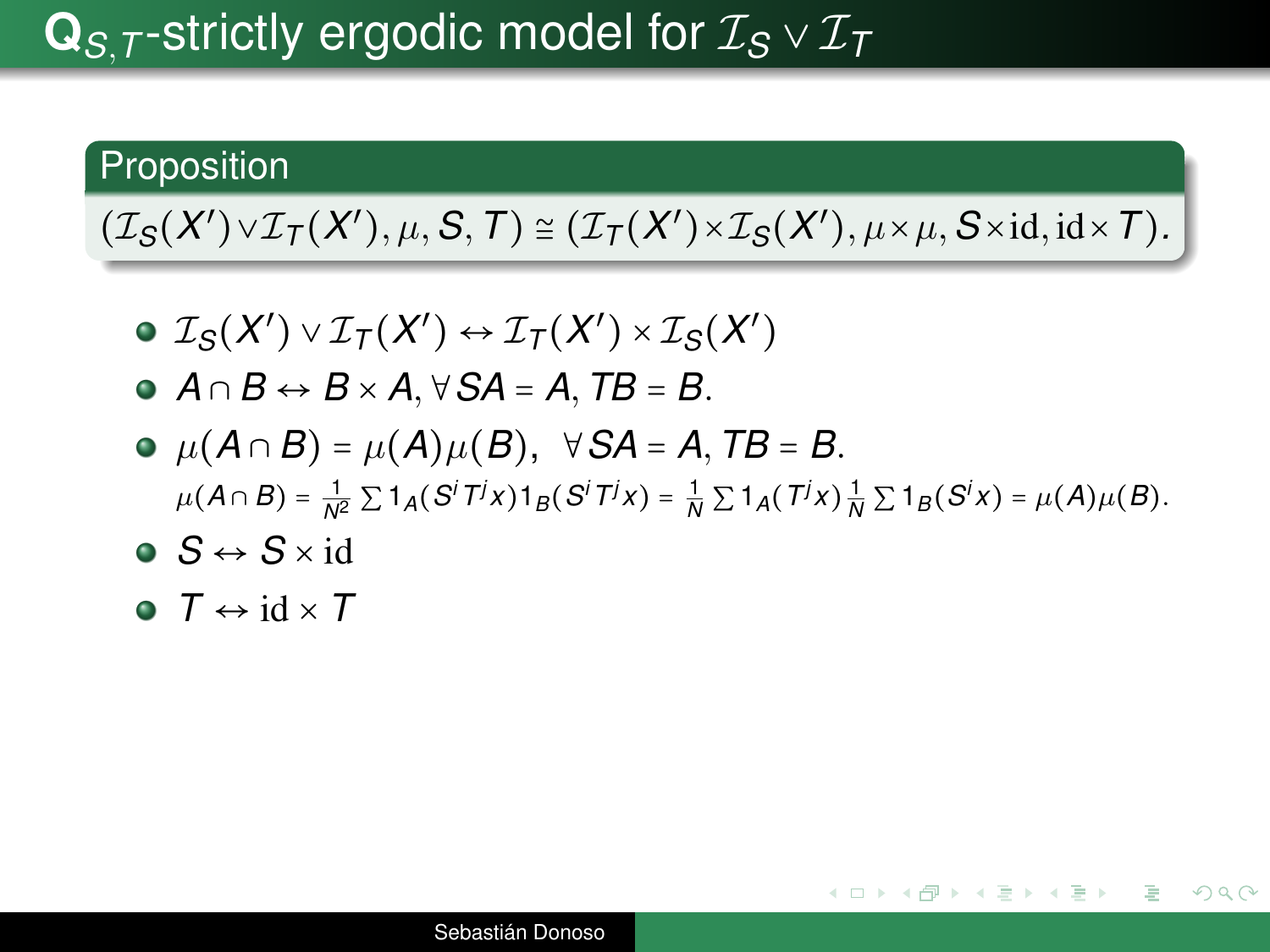# **Q***S*,*<sup>T</sup>* -strictly ergodic model for I*<sup>S</sup>* ∨ I*<sup>T</sup>*

#### **Proposition**

 $(\mathcal{I}_S(X') \vee \mathcal{I}_T(X'), \mu, S, T) \cong (\mathcal{I}_T(X') \times \mathcal{I}_S(X'), \mu \times \mu, S \times \text{id}, \text{id} \times T)$ .

- $\mathcal{I}_S(X') \vee \mathcal{I}_T(X') \leftrightarrow \mathcal{I}_T(X') \times \mathcal{I}_S(X')$
- *A* ∩ *B* ↔ *B* × *A*,∀*SA* = *A*,*TB* = *B*.
- $\bullet$   $\mu(A \cap B) = \mu(A) \mu(B)$ , ∀*SA* = *A*, *TB* = *B*.  $\mu(A \cap B) = \frac{1}{N^2} \sum 1_A (S^i T^j x) 1_B (S^i T^j x) = \frac{1}{N} \sum 1_A (T^j x) \frac{1}{N} \sum 1_B (S^i x) = \mu(A) \mu(B).$

イロト イ押 トイヨ トイヨ トー

 $2Q$ 

э

- $\bullet$   $S \leftrightarrow S \times id$
- $\bullet$  *T*  $\leftrightarrow$  id  $\times$  *T*

#### **Proposition**

*Every product system*  $(Y \times W, \mu \times \nu, S \times \text{id}, \text{id} \times T)$  has a **Q***S*,*<sup>T</sup> -strictly ergodic model.*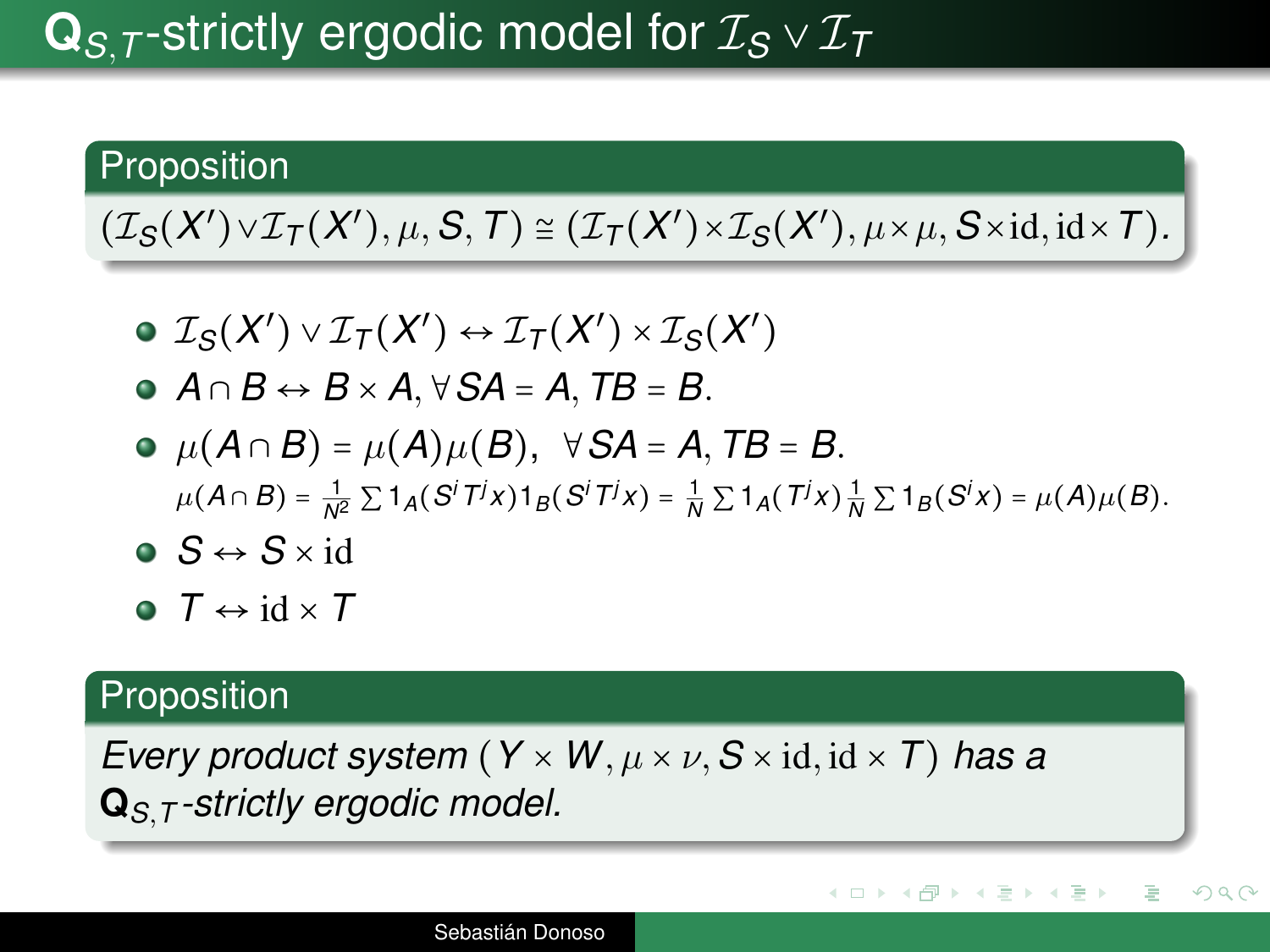$\mathbf{Q}_{S,T}(Y \times W) =$ 

 ${( (y, w), (S<sup>i</sup>y, w), (y, T<sup>j</sup>w), (S<sup>i</sup>y, T<sup>j</sup>w)) : (y, w) ∈ Y × W, i, j ∈ Z}$ 

$$
(y, w') \longrightarrow (y', w') \longrightarrow (y', w')
$$
\n
$$
(y, w) \longrightarrow (y', w)
$$

KED KAP KED KED E YORA

*y*, *y* ′ ∈ *Y*, *w*, *w* ′ ∈ *W*.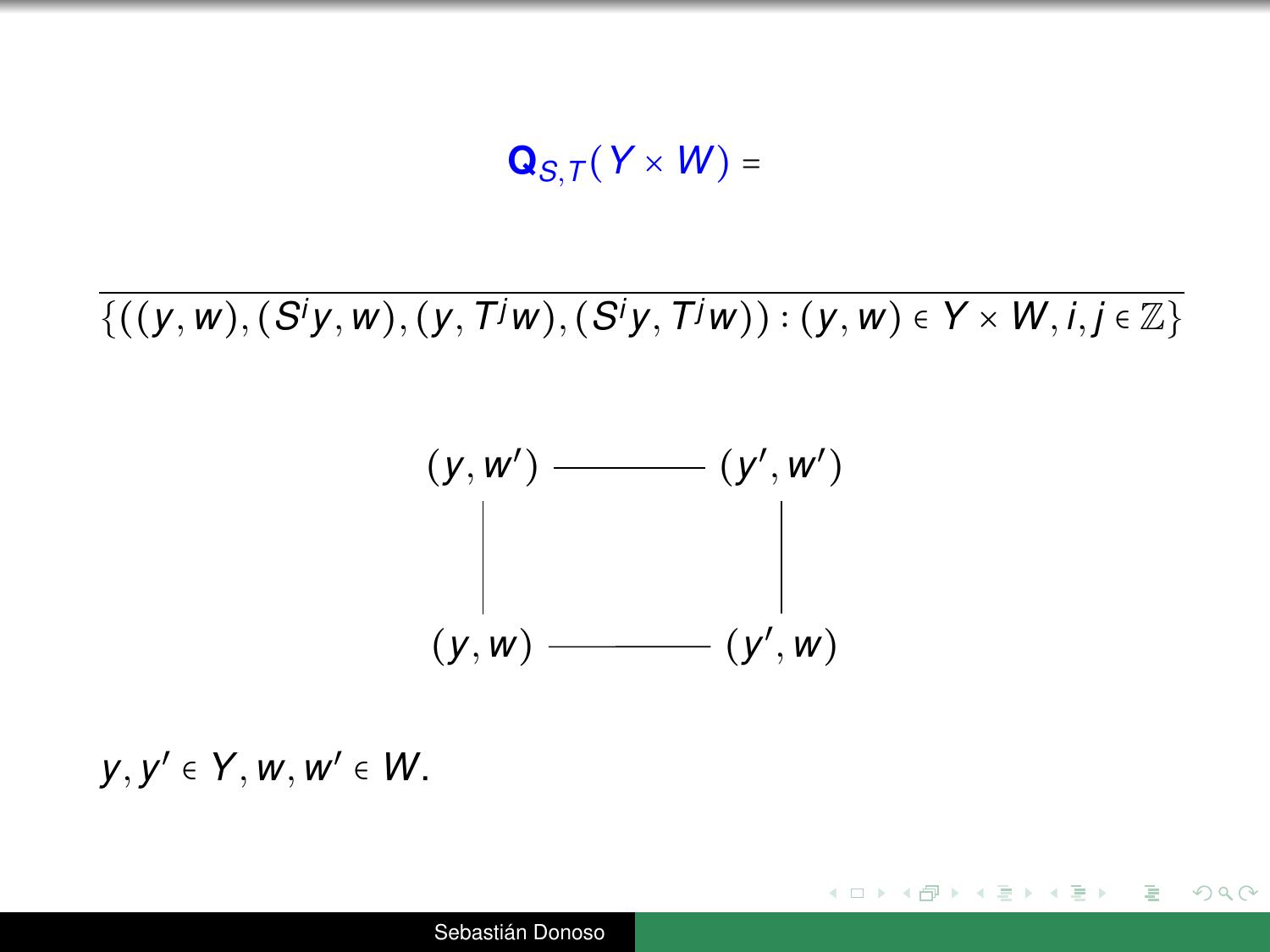$\mathbf{Q}_{S,T}(Y \times W)$  is invariant under the transformations:



イロン イ押ン イミン イヨン・ヨー

 $QQQ$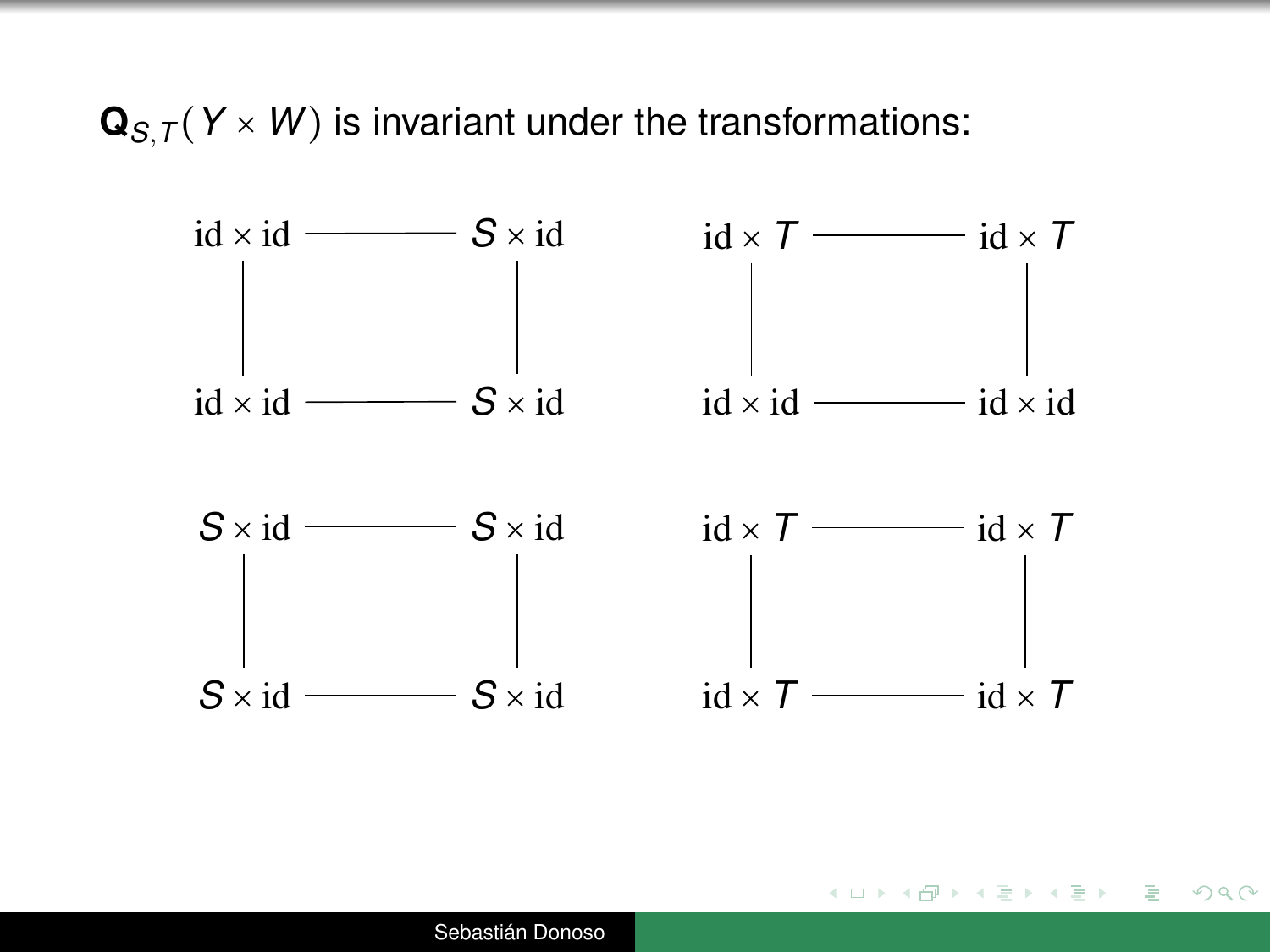$\mathbf{Q}_{S,T}(Y \times W)$  is invariant under the transformations:



イロト イ押 トイヨ トイヨ トー

重い  $QQQ$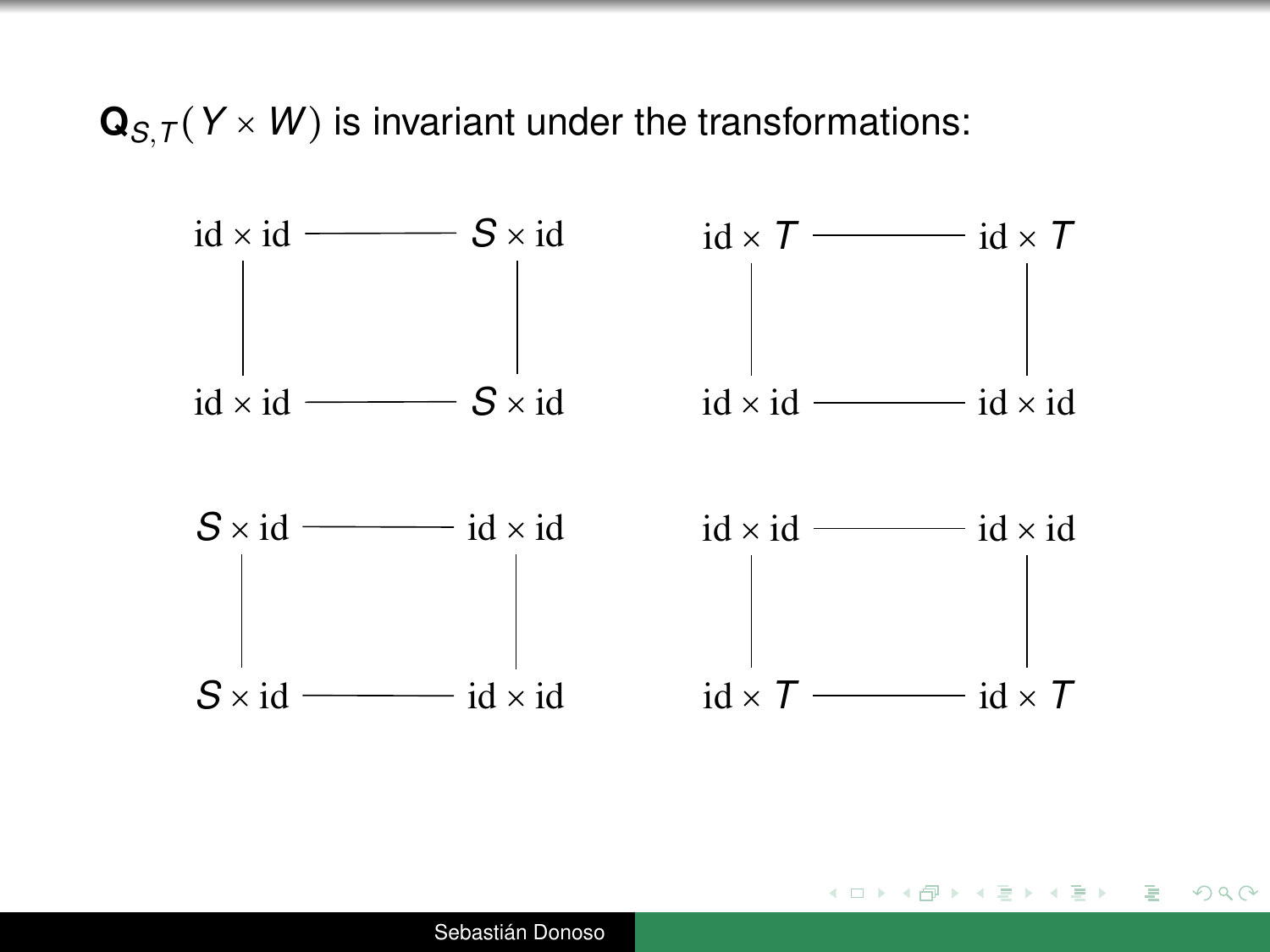#### Identify



with (*y*, *y* ′ , *w*, *w* ′ ).

 $Q_{S,T}(Y \times W) = Y \times Y \times W \times W$  is invariant under  $S \times id \times id \times id$ ,  $id \times S \times id \times id$ ,  $id \times id \times T \times id$  and id  $\times$  id  $\times$  id  $\times$   $\overline{I}$ .

K ロ ▶ K 御 ▶ K ヨ ▶ K ヨ ▶ ...

重い  $QQQ$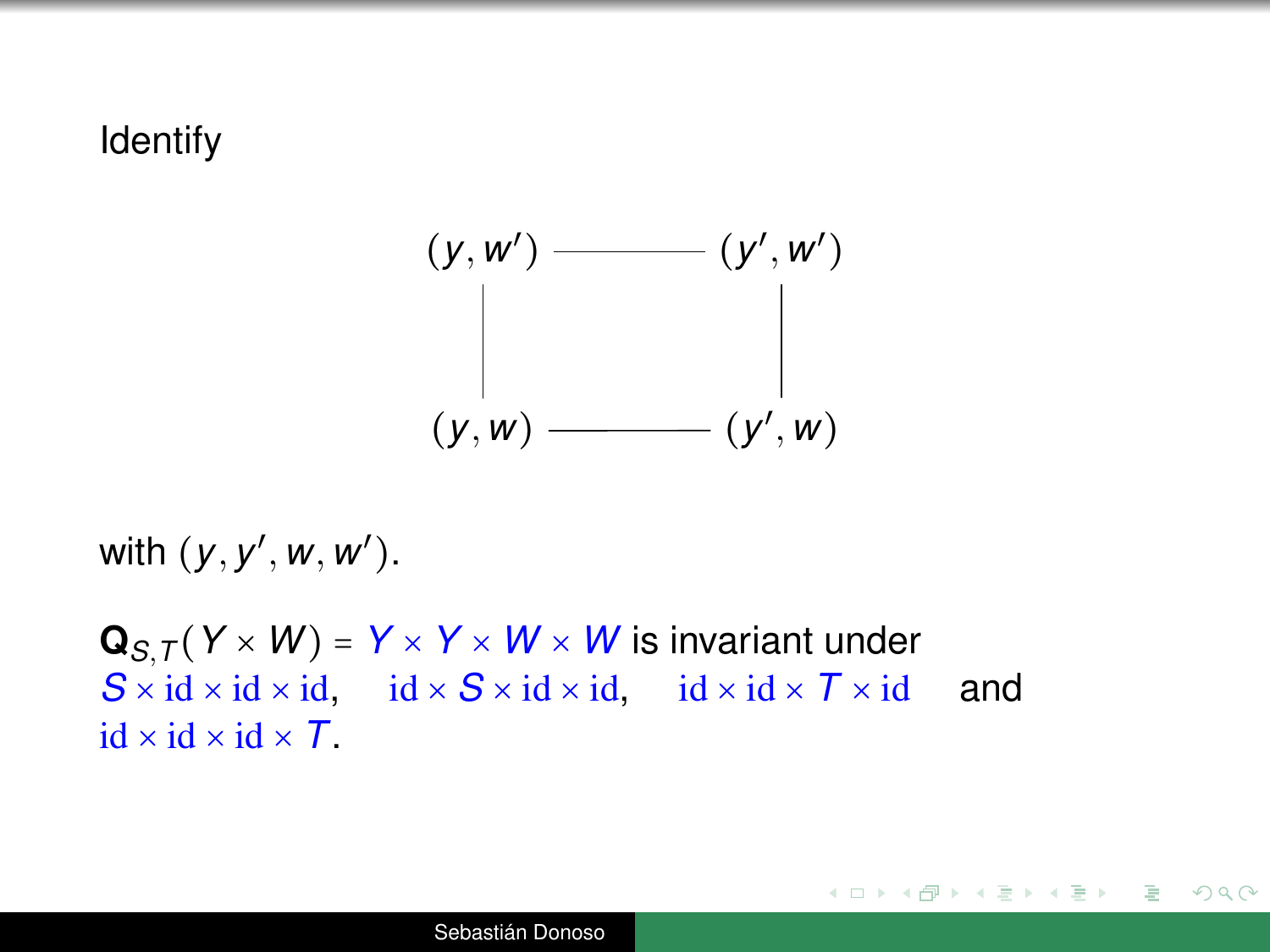#### Theorem (Weiss (1985))

*Let* π∶*X* → *Z a (measurable) factor map. For any strictly ergodic model*  $\widehat{Z}$  of  $Z$  there exists a strictly ergodic model  $\widehat{X}$  of  $X$  and a *topological factor map*  $\widehat{\pi}$ :  $\widehat{X}$   $\rightarrow$   $\widehat{Z}$  *such that* 



K ロ ⊁ K 伊 ⊁ K ヨ ⊁ K

つくい

*the diagram commutes.*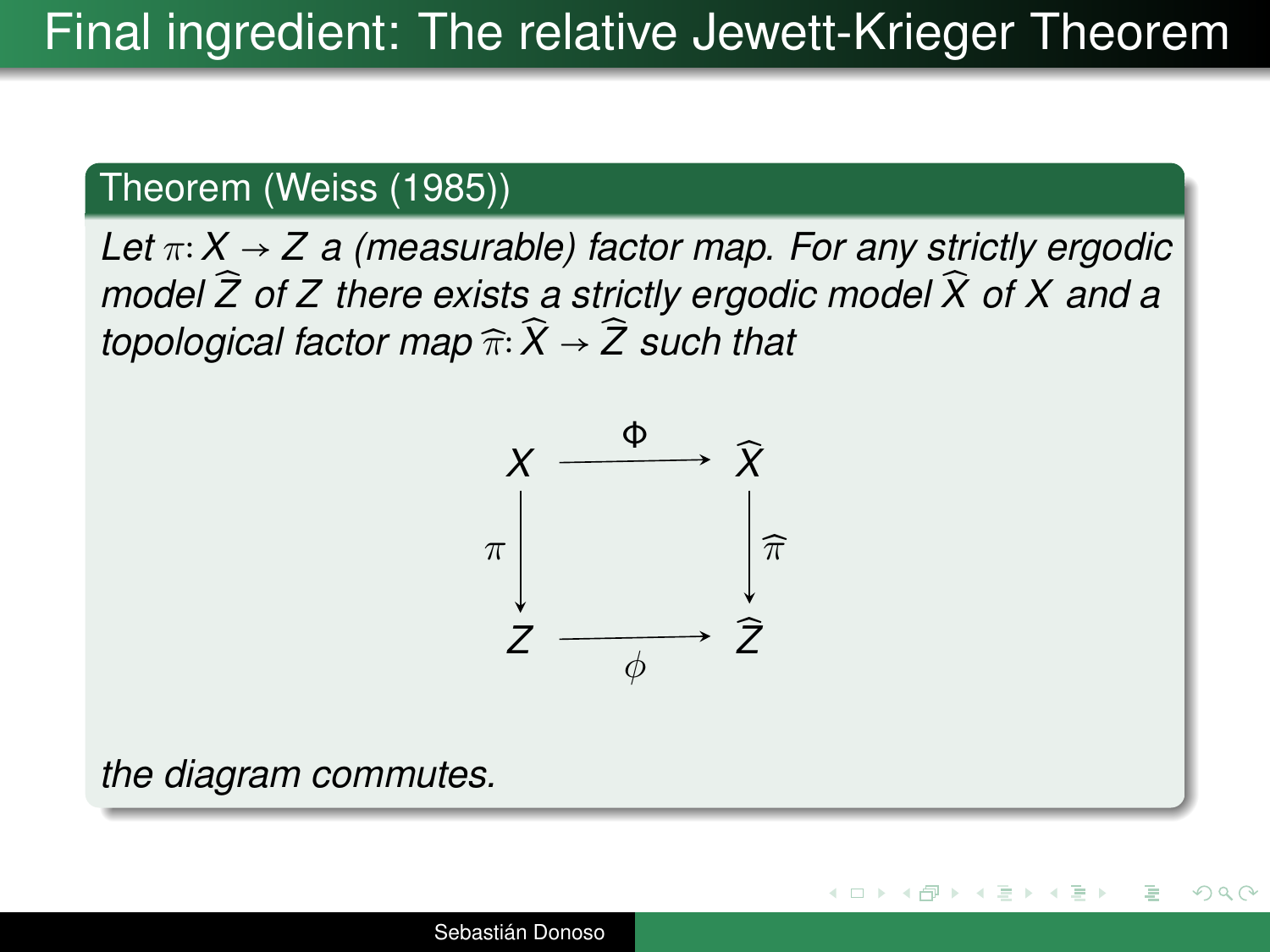

イロメイ部 メイモメイモメー

÷.

 $299$ 

Sebastián Donoso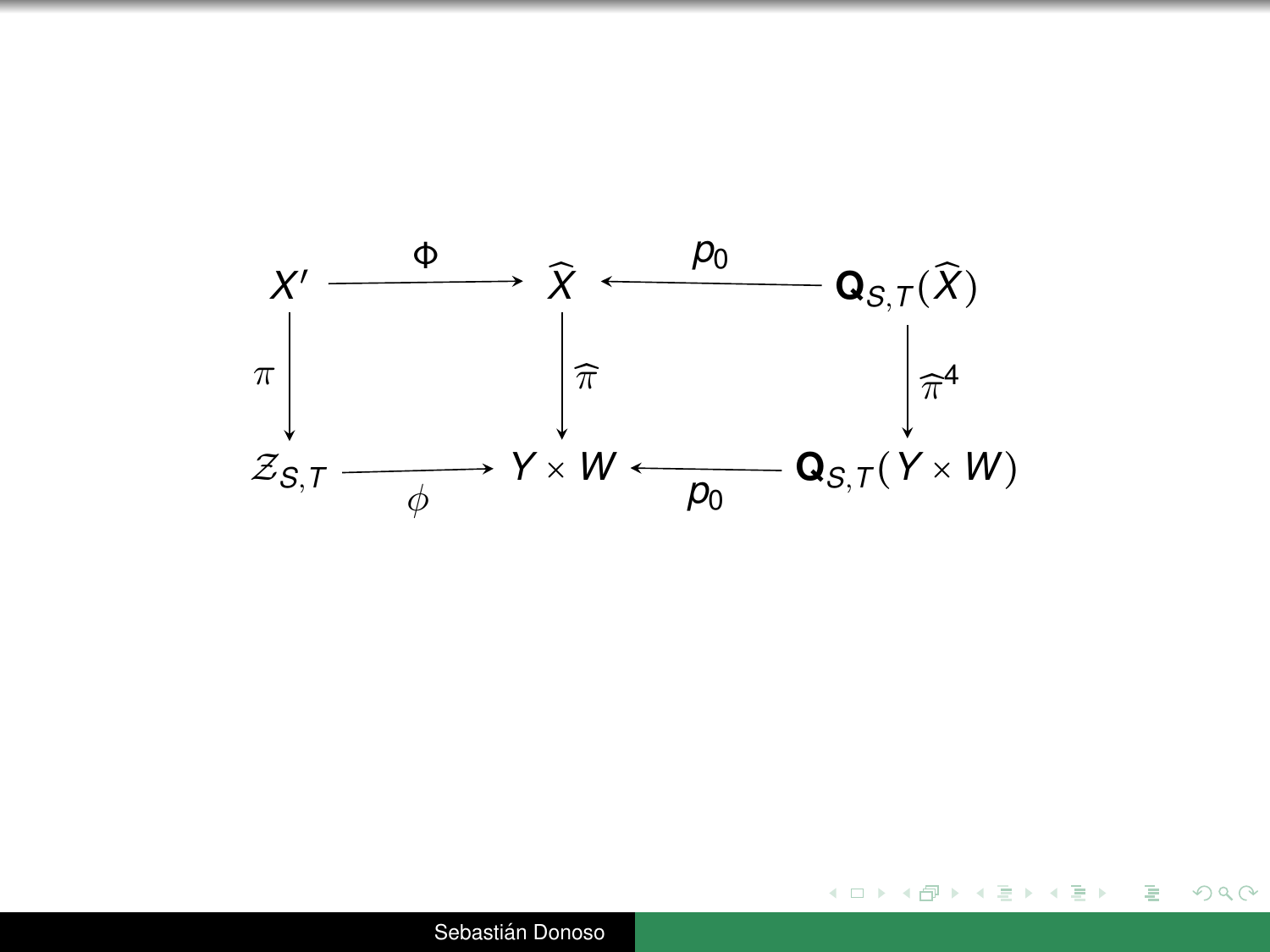

 $299$ 

G.

イロト イ伊 トイヨ トイヨト

 $\mathbf{Q}_{S,T}(\widehat{X})$  is strictly ergodic.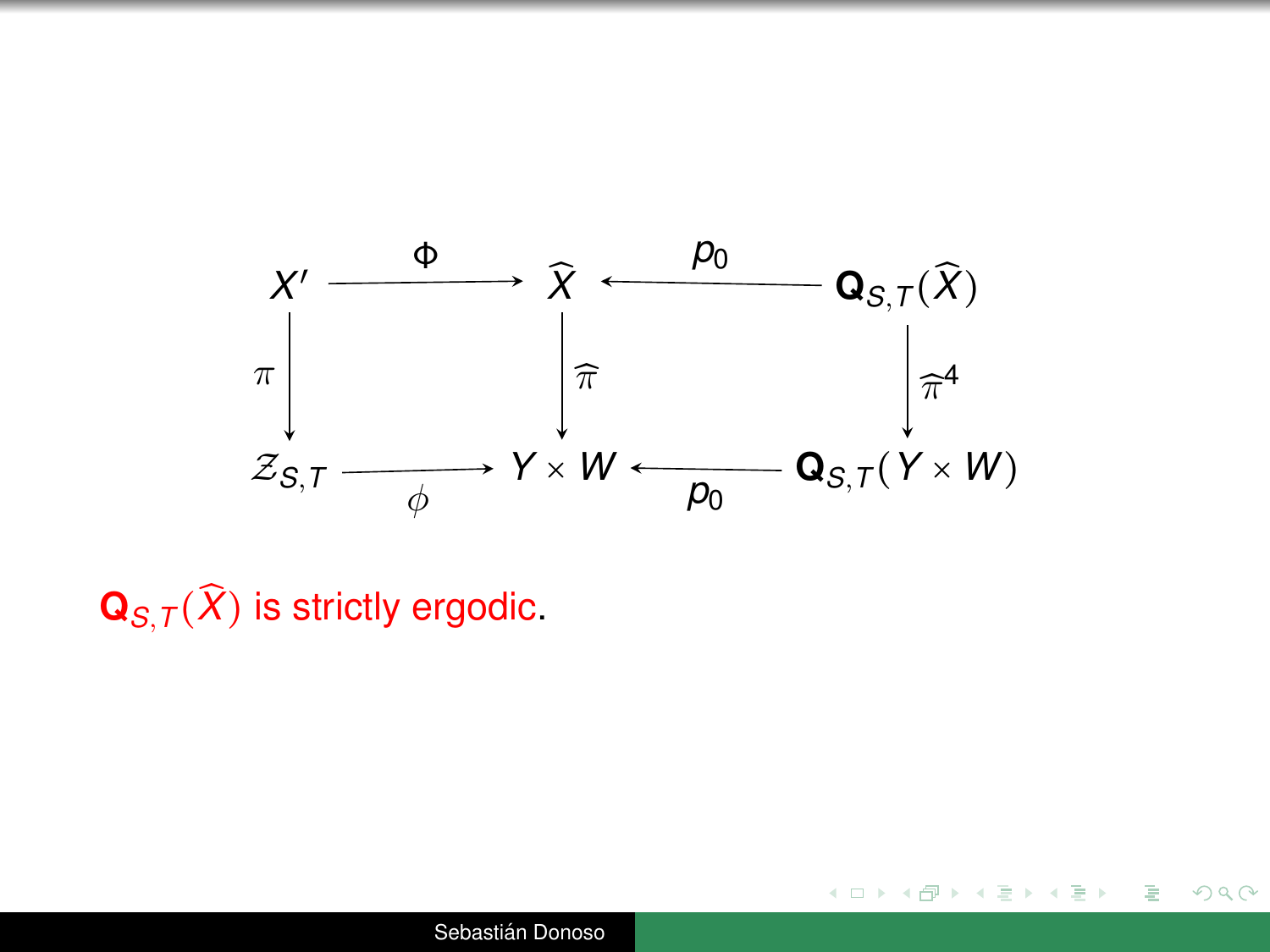3. Further questions

イロト イ部 トイモト イモトー

 $\equiv$  990

Sebastián Donoso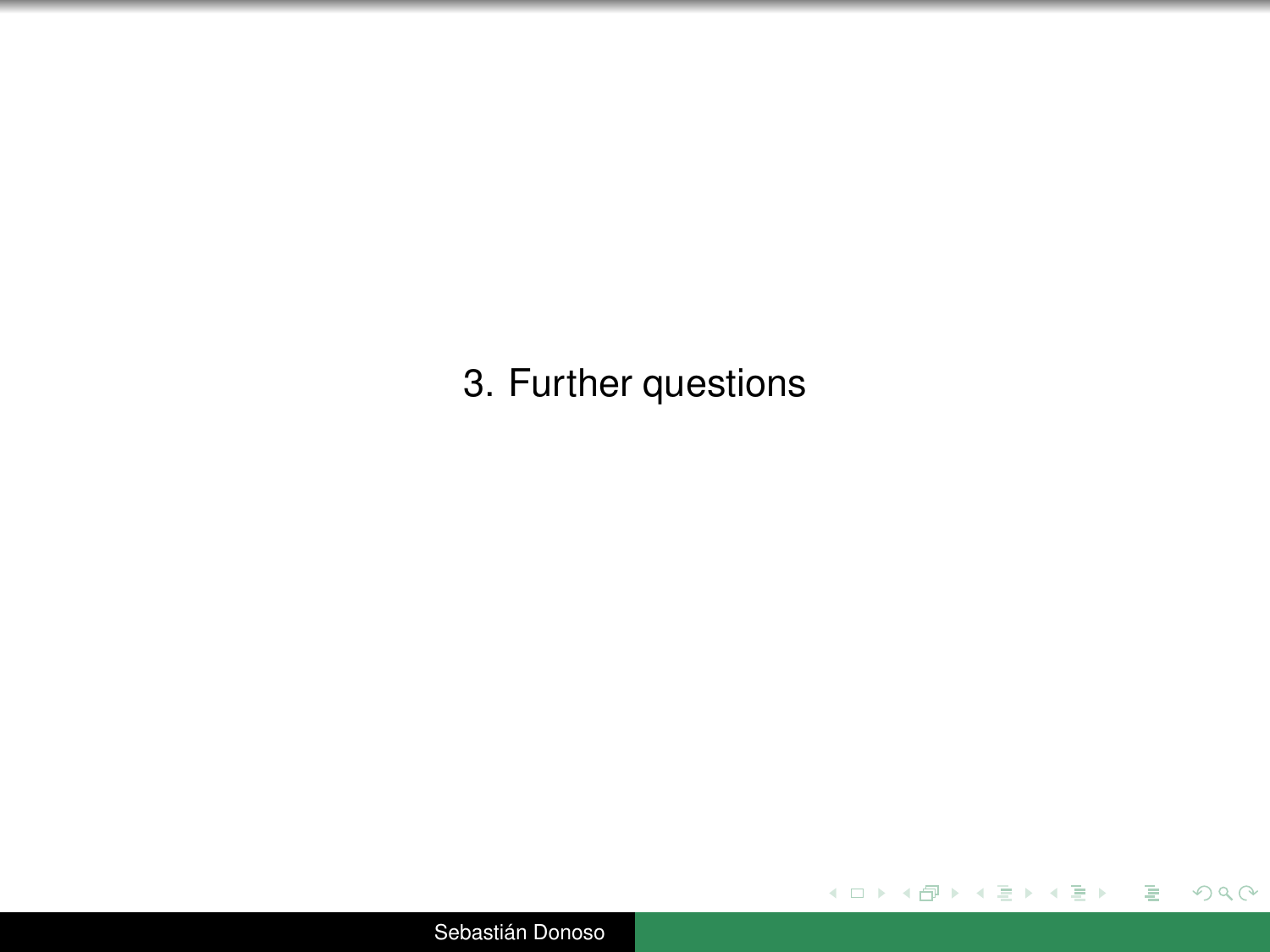Higher order (topological) cubical spaces can help to deduce other cubic averages. For example  $\mathbf{Q}_{\mathcal{T}_1,\mathcal{T}_2,\mathcal{T}_3}(X)$  should help to prove the pointwise convergence of

$$
\frac{1}{N^3}\sum_{\substack{0\leq n< N\\0\leq m< N\\0\leq p< N}}f_1(T_1^n x)f_2(T_2^mx)f_3(T_1^n T_2^mx)f_4(T_3^px)f_5(T_1^n T_3^px)f_6(T_2^m T_3^px)f_7(T_1^n T_2^m T_3^px)
$$

 $2Q$ 

for bounded functions  $f_1$ ,  $f_2$ ,  $f_3$ ,  $f_4$ ,  $f_5$ ,  $f_6$ ,  $f_7$ .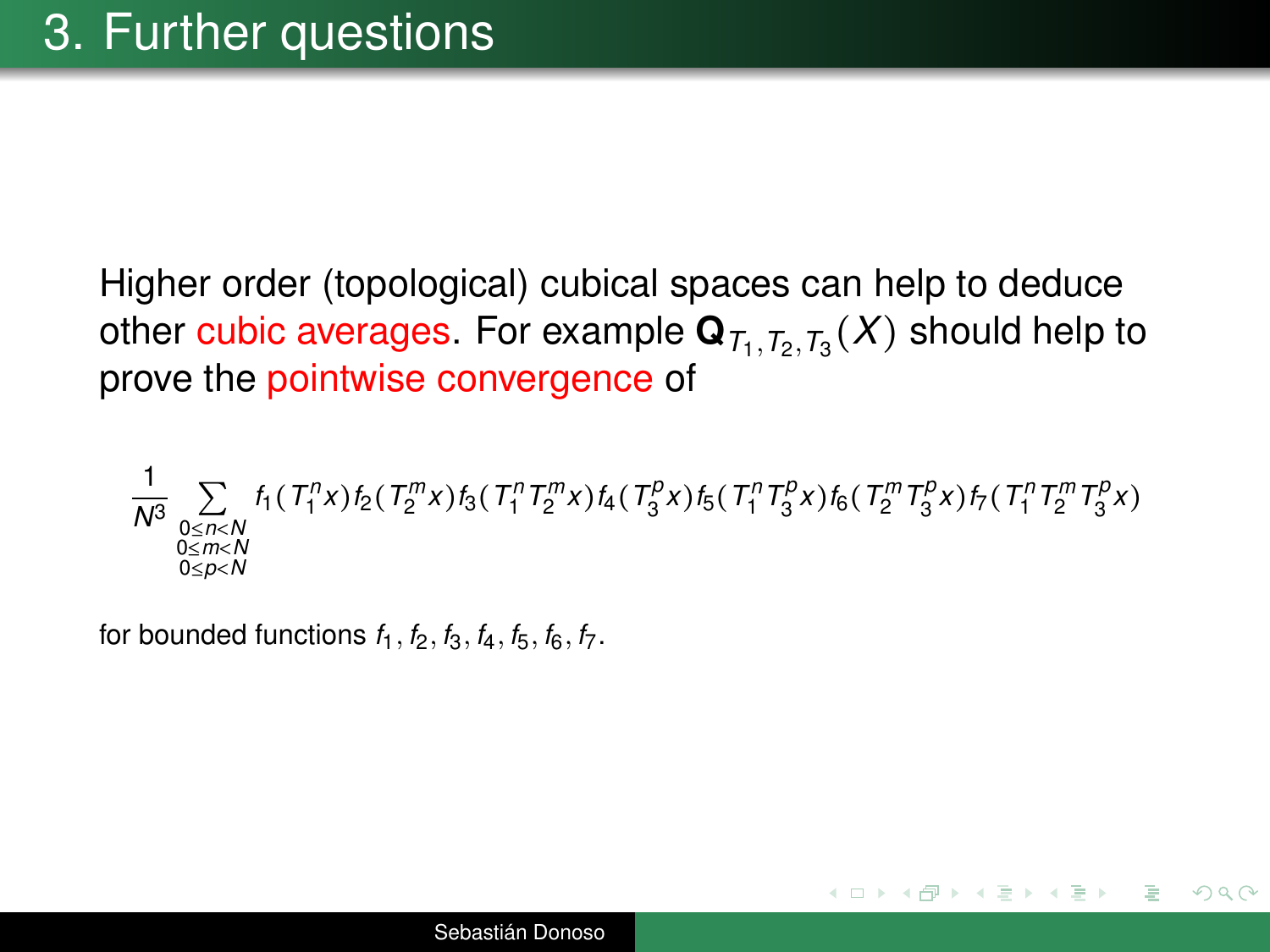A related question is the pointwise convergence of

$$
\frac{1}{N}\sum_{n=0}^{N-1}f_1(S^n x)f_2(T^n x).
$$

One can study the strict ergodicity of the structure

$$
N_{S,T}(X)=\overline{\{(x,S^{n}x,T^{n}x):x\in X,n\in\mathbb{Z}\}}
$$

under the transformations  $id \times S \times T$ ,  $S \times S \times S$  and  $T \times T \times T$  to obtain partial results.

 $QQQ$